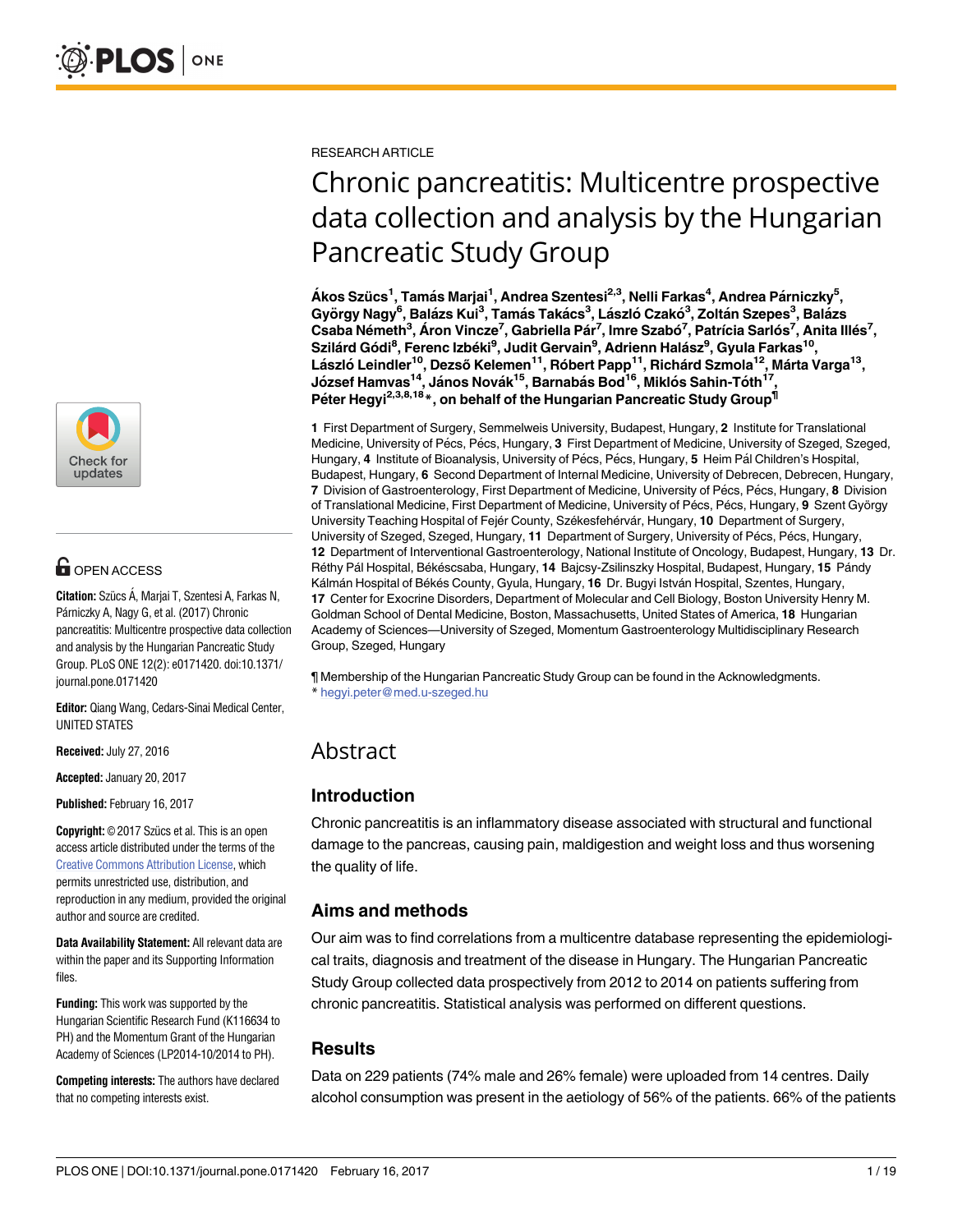<span id="page-1-0"></span>were previously treated for acute exacerbation. One third of the patients had had previous endoscopic or surgical interventions. Pain was present in 69% of the cases, endocrine insufficiency in 33%, diarrhoea in 13% and weight loss in 39%. Diagnosis was confirmed with US (80%), CT scan (52%), MRI-MRCP (6%), ERCP (39%), and EUS (7,4%). A functional test was carried out in 5% of the patients. In 31% of the cases, an endoscopic intervention was performed with the need for re-intervention in 5%. Further elective surgical intervention was necessitated in 44% of endoscopies. 20% of the registered patients were primarily treated with surgery. The biliary complication rate for surgery was significantly smaller (2%) than endoscopy (27%); however, pancreatic complications were higher in the patients treated with surgery. Patients who smoked regularly needed significantly more surgical intervention following endoscopy (66.7% vs. 26.9%,  $p = 0.002$ ) than non-smokers, and the ratio of surgical intervention alone was also significantly higher ( $27.3\%$  vs.  $10.8\%$ ,  $p = 0.004$ ). The ratio of surgery in patients who smoked and drank was significantly higher (30.09% vs. 12.5%, p = 0.012) than in abstinent and non-smoking patients, similarly to the need for further surgical intervention after endoscopic treatment  $(71.43\%$  vs.  $27.78\%$ ,  $p = 0.004$ ).

## **Conclusions**

According to the data analysed, the epidemiological data and the aetiological factors in our cohort differ little from European trends. The study highlighted the overuse of ERCP as a diagnostic modality and the low ratio of use of endoscopic ultrasonography. The results proved that alcohol consumption and smoking represent risk factors for the increased need for surgical intervention. Chronic pancreatitis should be treated by multidisciplinary consensus grounded in evidence-based medicine.

# **Introduction**

Chronic pancreatitis (CP) is a progressive inflammatory disease associated with structural and functional damage to the pancreas, causing pain, maldigestion and weight loss and thus worsening the quality of life. The clinical presentation is variable depending on the stage of the disease. The early stage disease (stage A) is dominated by recurrent clinical acute pancreatitis. In stage B, constant pain occurs with local complications from jaundice to pancreatic fistula, but exocrine and endocrine function is preserved. In end stage CP (stage C), pancreatic fibrosis leads to exocrine and/or endocrine function loss [\[1](#page-15-0)].

Although the pathomechanism of chronic pancreatitis is still poorly understood and evaluating a genetic predisposition and the effect of toxic agents (smoking and alcohol consumption) may open up potential for future research, the clinical features in the diagnosis and therapy ensure a great deal of evidence for lifelong management of the disease. Patients with chronic pancreatitis develop the clinical triad of abdominal pain and exocrine and endocrine pancreatic insufficiency. Despite the progressive fibrosis of the pancreatic tissue, the typical symptoms are not usually present, only in burn-out CP (after the loss of 90% of functioning pancreatic tissue) [\[2\]](#page-15-0). Frequently, only recurrent acute episodes show any evidence of the disease.

Though the diagnosis of CP can be obvious in advanced stage, confirming the disease in early stages without classical clinical symptoms is more challenging. Chronic pancreatitis is usually diagnosed with a combination of clinical presentation, imaging and pancreatic function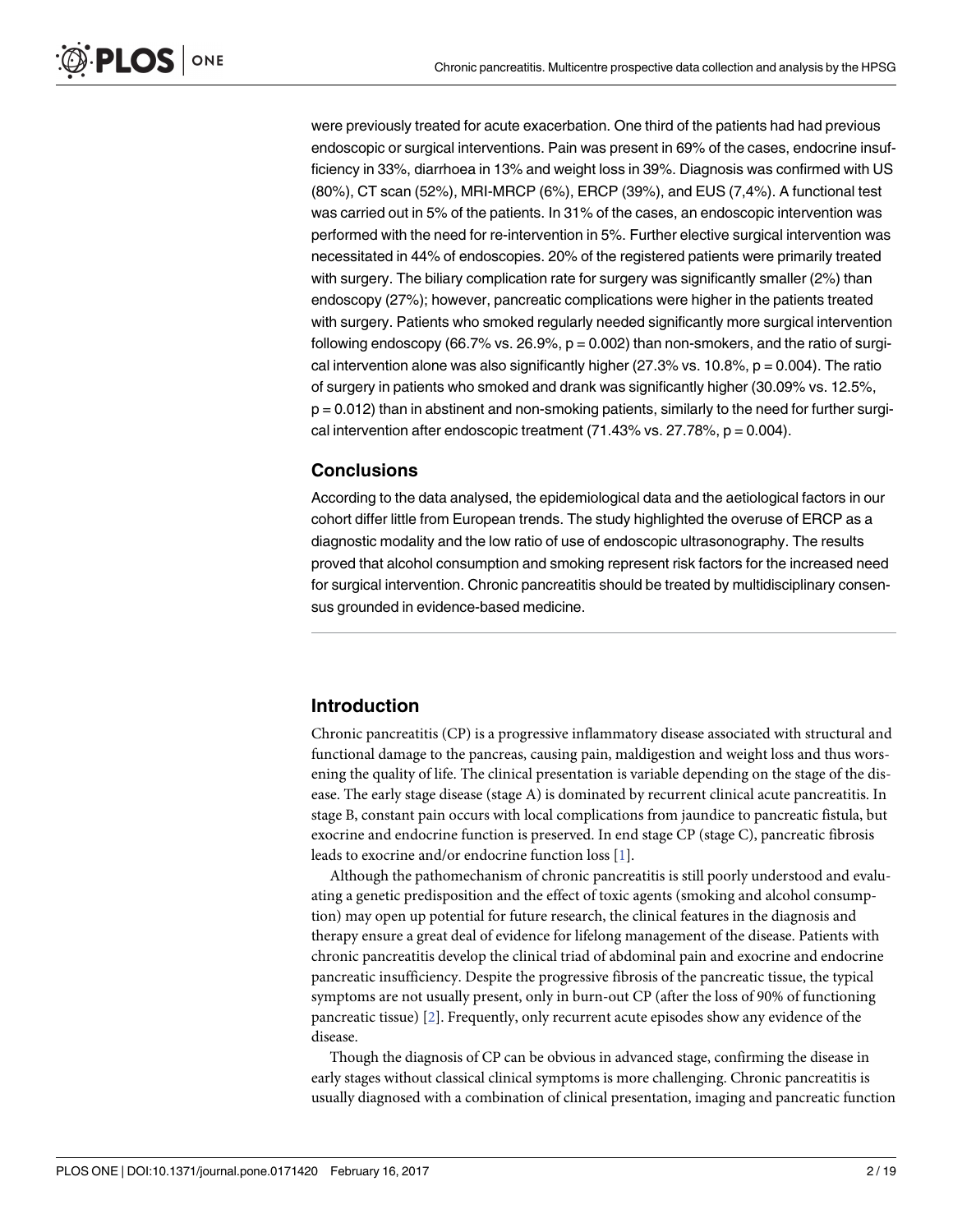tests. Due to the heterogeneous nature of the disease, a gold standard, universal treatment does not exist. The main goals of medical management of chronic pancreatitis are management of pain, exocrine and endocrine insufficiency, and treatment of possible complications, such as bleeding, biliary obstruction, pseudocyst formation or malignancy, requiring a personalized approach based on multidisciplinary decision-making.

Although numerous data are available on the clinical management of patients with CP, there is a lack of randomized controlled trials that provide strong evidence for individual diagnosis and treatment. There are only limited numbers of prospective cohorts available on the management of CP from Central Europe and no data from Hungary. The aim of our study was to collect data on patients suffering from chronic pancreatitis in a prospective manner and to find correlations from a multicentre database representing the epidemiological traits, diagnosis and treatment of the disease in Hungary.

### **Patients and methods**

The study was approved by the Scientific and Research Ethics Committee of the Medical Research Council (22254-1/2012/EKU).

The Hungarian Pancreatic Study Group (HPSG) collected data on patients suffering from CP in a prospective and voluntary manner from 2012 to 2014 and enrolled 229 patients from 14 Hungarian centres. Patients were enrolled in an official healthcare centre by a clinician. The study was open to all centres which managed to provide valuable and precise data after signing a Letter of Intent to Join. The patient was informed of the purpose of the research and blood sampling, and the Patient Informed Consent Form was signed.

Researchers actively contributing to the Biobank and Registry or collaborating researchers can access samples and clinical data. Samples and data are available free of charge and should be used for research purposes only. An application should be made for access. Data are available for others to analyse upon request only.

Demographic data (including age and gender), possible risk factors (frequency and total amount of alcohol consumption, smoking, body mass index (BMI), history of previous pancreatic disease and diabetes mellitus), aetiology, symptoms and clinical signs (such as fever, pain, diarrhoea, jaundice and weight loss), laboratory parameters, imaging techniques, conservative and interventional therapy (such as endoscopy and surgery) and complications were collected and assessed. All data were collected after patients gave their informed consent. Data was collected using the web-based electronic data collection method at the National Pancreas Registry (OPR).

Diagnosis of the disease was determined by the uploader under thorough supervision of the HPSG based on the M-ANNHEIM classification. Patients with dubious diagnosis were excluded. Diagnosis was based on imaging tests including abdominal ultrasound, computed tomography, magnetic resonance imaging (MRI), endoscopic retrograde cholangiopancreatography (ERCP) and endoscopic ultrasonography (EUS), including morphological findings typical of the different modalities. Relevant laboratory parameters were also collected. A cytological or histological diagnosis was performed using brush cytology during ERCP, fine needle aspiration biopsy (FNAB) or surgical biopsy/resection. The results of the pancreatic functional test were collected to prove the pancreatic exocrine insufficiency related to chronic pancreatitis.

The database included information on conservative and interventional treatment of CP. Data on enzyme substitution and anti-diabetic therapy were registered. The details of endoscopic treatment, such as stent type, number of interventions needed, complications and need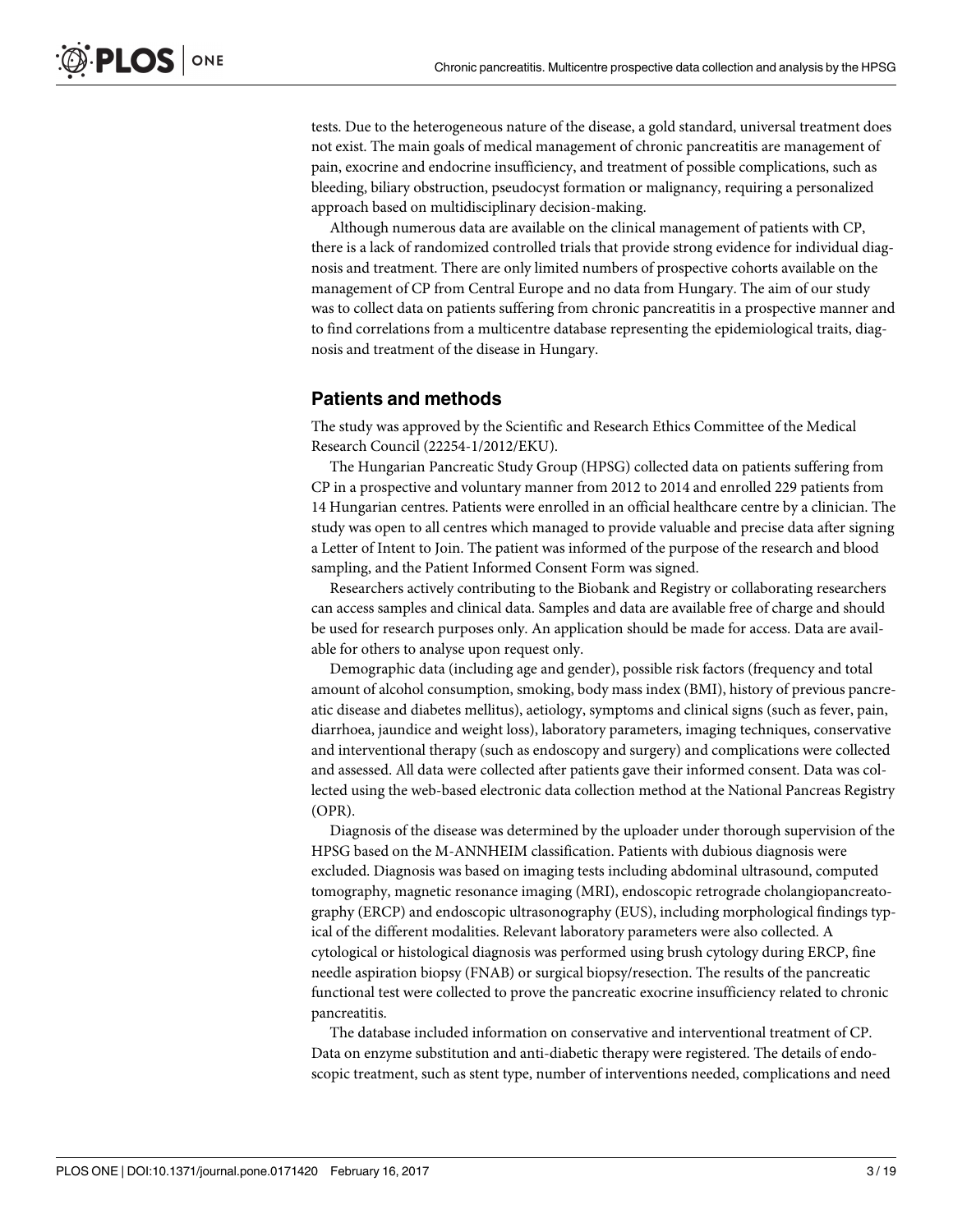for further intervention, were recorded. Similarly, we determined the type of surgical operation and complications.

In order to be able to process data and reach relevant conclusions, we supplemented insufficient data load by using the term Quality of Data (QoD), a ratio of the adequate data number of a specific question and the number of patients involved in the cohort.

Authorship policy: Authorship was given to contributors who uploaded data to the registry on at least five patients and were involved in acquisition, analysis and interpretation of data. Contributors who provided data on fewer than five patients are mentioned in the acknowledgements.

# **Statistical analysis**

For descriptive statistics, we calculated the case number, mean, standard deviation (SD), and minimum, median and maximum values in the case of continuous variables and the case number and percentage for categorical values. All statistical analyses were carried out with IBM SPSS Statistics v 20.0 (IBM Corporate, New York, USA). To compare the proportion between the subgroups, we used Pearson's Chi-squared test or Fisher's exact test. A p-value under 0.05 was considered statistically significant. Where the p-value was less than 0.1 but higher than 0.05, we suggested it as only a tendency.

### **Results**

Two hundred and twenty-nine patients were enrolled in the study (Table 1). The mean age of the population was 54.63 years. There were more males than females (73.8% vs. 26.2%, respectively).

|                                                              |                             | Number of patients (n) | Percentage (%) |
|--------------------------------------------------------------|-----------------------------|------------------------|----------------|
| Gender                                                       | Male                        | 169                    | 73,8           |
|                                                              | Female                      | 60                     | 26,2           |
| Alcohol consumption (QoD: 100%)                              | Never                       | 85                     | 37,3           |
|                                                              | Occasionally                | 40                     | 17,5           |
|                                                              | Regularly                   | 103                    | 45,2           |
| Smoking (QoD: 99%)                                           | >20 cigarettes/day          | 56                     | 24,7           |
|                                                              | 10-20 cigarettes/day        | 72                     | 31,9           |
|                                                              | <10 cigarettes/day          | 15                     | 6,6            |
|                                                              | occasionally                | 4                      | 1,8            |
|                                                              | never                       | 79                     | 35             |
| Previous hospitalisation due to acut pancreatitis (QoD: 89%) |                             | 151                    | 66             |
| Previous endoscopic intervention (QoD: 100%)                 | total                       | 72                     | 31,4           |
|                                                              | <b>ERCP-EST</b>             | 39                     | 54,2           |
|                                                              | endobiliary stent           | 27                     | 37,5           |
|                                                              | Pancreatic duct stent stent | 0                      | 0              |
|                                                              | pseudocyst drainage         | 6                      | 8,3            |
| Previous surgical intervention (QoD: 100%)                   | total                       | 72                     | 31,4           |
|                                                              | decompression               | 8                      | 11,1           |
|                                                              | drainage                    | 13                     | 18,6           |
|                                                              | resection                   | 20                     | 27,7           |
|                                                              | bilio-digestive anastomosis | 21                     | 29,1           |
|                                                              | other                       | 10                     | 13,9           |

**Table 1. Patients' epidemiological and anamnestic data.**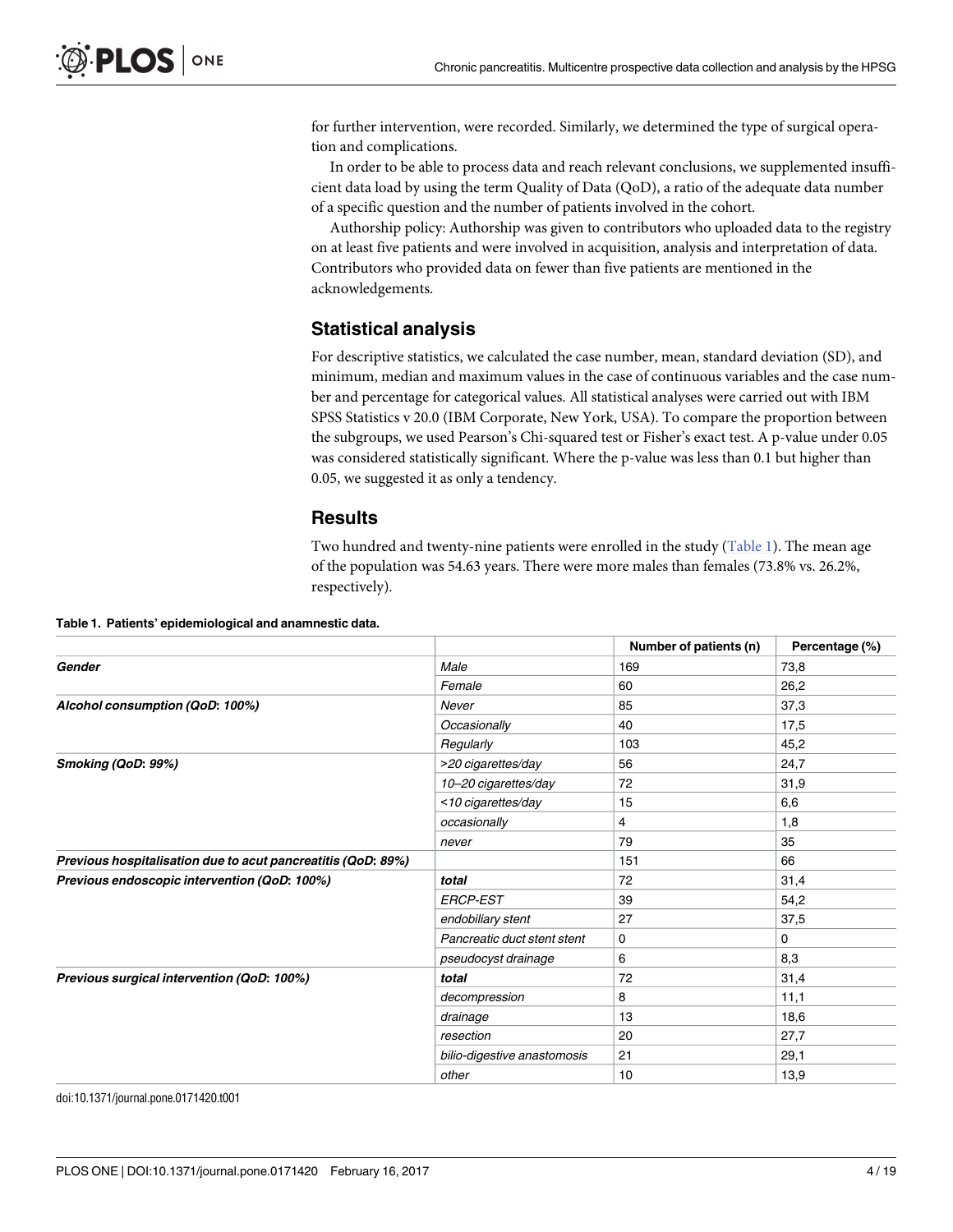# Risk factors and aetiology (QoD: 99%)

One hundred and forty-three patients (62.4%) were recorded as smoking regularly. Fifty-six patients (24.4%) smoked more than 20 cigarettes per day. Alcohol consumption was reported in 143 patients (62.4%), whereas 103 patients (56.7%) drank alcohol daily. Family history of CP was found in seven cases (3%). Genetic testing was only carried out in eight patients, of whom three proved positive (1.3%). Autoimmune origin was confirmed in one patient (0.4%). Recurrent acute pancreatitis was present in 75patients (32,75%).

# Symptoms and signs

The most frequent symptoms at the time of diagnosis in the period under examination was abdominal pain, which was present in 68.6% of all patients (QoD: 95%). Jaundice and fever were found in 11.5% and 11.35%, respectively (QoD: 100%).

# Exocrine insufficiency (QoD: 100%)

35% of the patients reported 3.03 kg/month average weight loss. Diarrhoea was recorded in 12.66% of the patients.

# Endocrine insufficiency (QoD: 100%)

Diabetes as an indicator of endocrine insufficiency was found on admission in 88 patients (38%) of the population under examination, of whom 37.5% were treated with insulin.

# Anamnesis

The reason for previous hospital admissions was acute exacerbations in 66% of the cases (QoD: 89%). 72 (31%) patients underwent an endoscopic intervention (we performed ERCP and EST in 54.2% of them, endobiliary stent implantation in 37.5% and endoscopic pseudocyst drainage in 8.3%). Previously, 72 (31.4%) patients had a different kind of surgical intervention (of these, 11.1% underwent decompression, 18.6% were treated with surgical pseudocyst drainage, 27.7% had pancreatic resection and 29.1% underwent bilio-digestive anastomosis) (QoD: 100%).

# Imaging (QoD: 100%)

As regards imaging examinations on admission, we performed abdominal ultrasonography in 184 patients (80%), CT scans in 120 (52%), MRI-MRCP in 14 (6.1%), diagnostic ERCP in 90 (39%) and endoscopic ultrasonography in 17 (7.4%). At least one US, CT or MRI was performed in 219 patients. Abnormalities characteristic of chronic pancreatitis based on the Cambridge criteria were found in 188 of these patients (86%). Similarly, in 95 patients who had MRCP or ERCP, 79 displayed typical abnormalities (83%). In 17 cases, EUS was performed, with only two cases showing normal gland structure (Table 2).

| Modality (QoD: 100%)   | Number of patients (n) | Percentage (%) |
|------------------------|------------------------|----------------|
| Ultrasonography        | 184                    | 80             |
| CT Scan                | 120                    | 52             |
| <i><b>MRI-MRCP</b></i> | 14                     | 6.1            |
| <b>ERCP</b>            | 90                     | 39             |
| <b>EUS</b>             |                        | 7.4            |

**Table 2. Imaging modalities in the diagnostics of chronic pancreatitis.**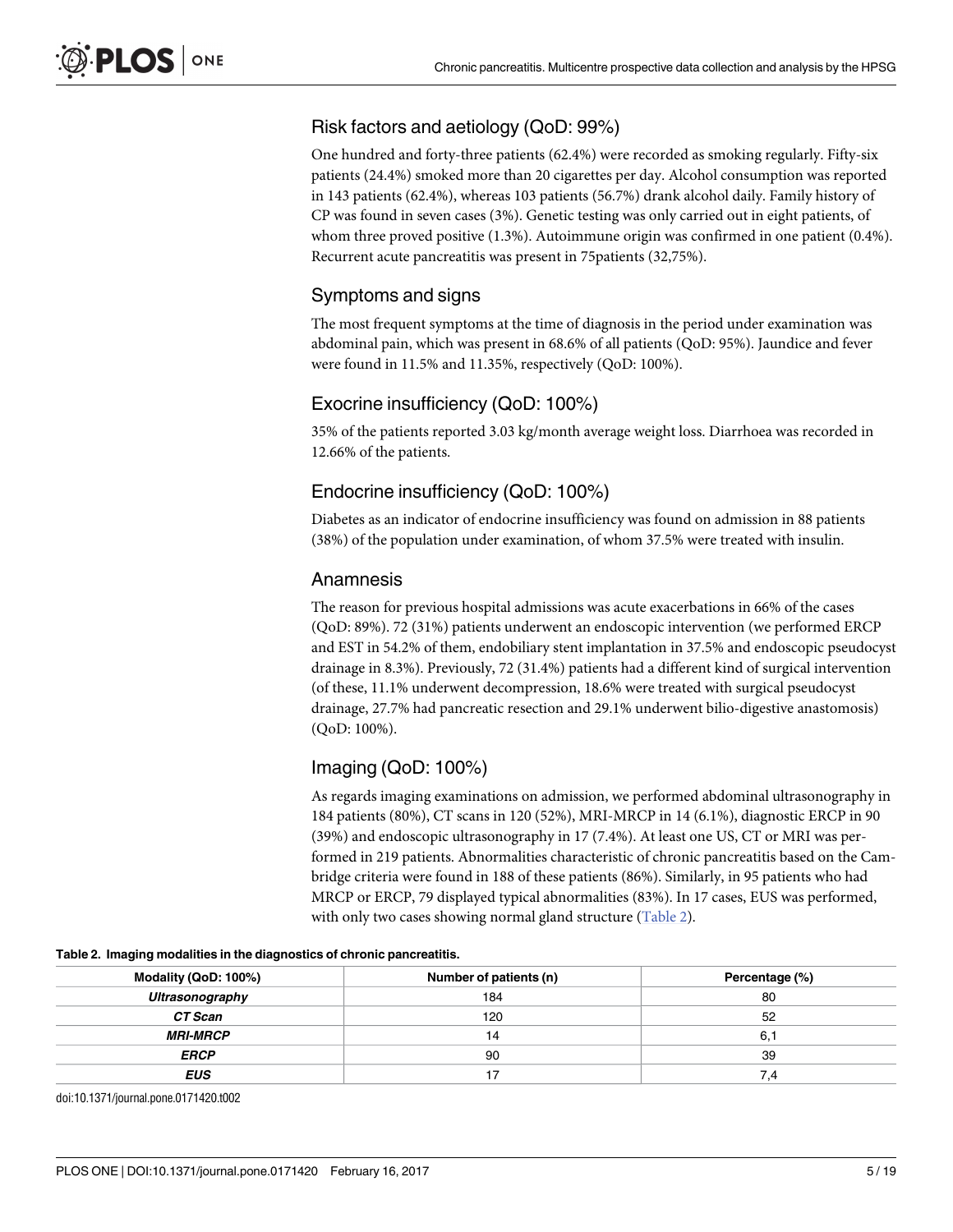#### **Table 3. Endoscopic treatment.**

| Type of intervention (QoD: 97%) |                        | Number of patients (n) | Percentage (%) |
|---------------------------------|------------------------|------------------------|----------------|
| <b>ERCP-EST</b>                 |                        | 26                     | 36,1           |
| <b>Endobiliary stent</b>        | total                  | 38                     | 52             |
|                                 | Single plastic stent   | 19                     | 50             |
|                                 | Multiple plastic stent | 16                     | 42,1           |
|                                 | Metal stent            |                        | 5,3            |
|                                 | Covered metal stent    |                        | 2,6            |
| <b>Wirsung duct stent</b>       |                        | 6                      | 8,3            |
| Wirsung and endobiliary stent   |                        |                        | 1.3            |
| Pseudocyst drainage             |                        | 3                      | $4^{\circ}$    |

doi:10.1371/journal.pone.0171420.t003

# Functional tests (QoD: 81%)

As regards functional tests, only (13) C-triglyceride breath tests were performed in 5.2% of the patients with 3.5% positivity in the time interval under investigation.

# Conservative therapy (QoD: 98%)

131 patients (57%) received enzyme substitution. 71% of the diabetic patients were treated with insulin, 25% with oral antidiabetic drugs and 4% with both. 28 patients (12.5%) required pain killers after discharge.

## Endoscopic intervention

Endoscopic treatment was performed in 74 patients (32%) on admission. Endobiliary stents were implanted in 52% of all endoscopic interventions: of those, a single plastic stent was implanted in 50%, multiple plastic stents in 42.1%, a metal stent in 5.3% and a covered metal stent in 2.6% (QoD: 97%). 36.1% of the patients underwent ERCP-EST, 8.3% were treated with main pancreatic duct stenting, 1.3% received both pancreatic duct and biliary stents, and 4.1% had endoscopic pseudocyst drainage. In the endoscopically treated group, endoscopic re-intervention was required in 23% of the cases (QoD: 58%), while the ratio of further surgical intervention was 44% (QoD: 86%) (Tables  $\frac{3}{2}$  and  $\frac{4}{2}$ ).

#### **Table 4. Endoscopic compliations.**

| Type of complication (ENDOSCOPY)   |                              | Number of patients (n) | Percentage (%) |
|------------------------------------|------------------------------|------------------------|----------------|
| Early complications (QoD: 77%)     | bleeding                     | 4                      |                |
| Re-intervention needed (QoD: 100%) | total                        | 12                     | 31,6           |
|                                    | stent removal                | 5                      | 35,7           |
|                                    | stent exchange               | 3                      | 21,4           |
| Late complications                 |                              |                        |                |
| Pancreatic (QoD: 99%)              | pseudocyst formation         | 10                     | 15,2           |
|                                    | pancreatic fistule formation | 2                      | 3              |
|                                    | acut exacerbation            |                        | 1,5            |
|                                    | necrosis/abscess             |                        | 1,5            |
|                                    | pancreatic duct obstruction  | 5                      | 7,6            |
|                                    | no complications             | 47                     | 71,2           |
| <b>Biliary (QoD: 100%)</b>         | biliary obstruction          | 17                     | 23             |
|                                    | cholangitis                  | 3                      | 4              |
|                                    | no complications             | 54                     | 73             |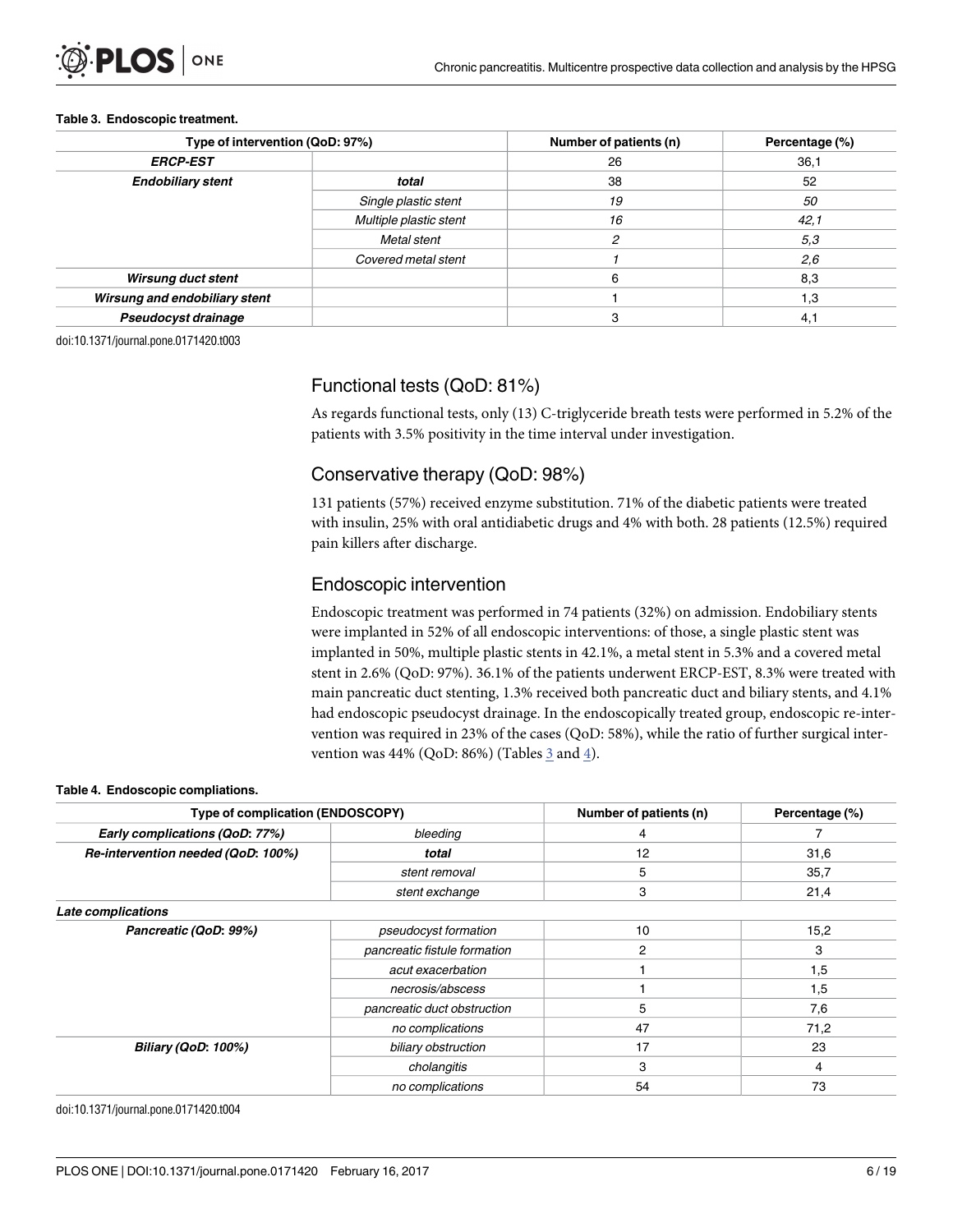#### **Table 5. Surgical treatment.**

| Type of surgery (QoD: 100%) | Number of patients (n) | Percentage (%) |
|-----------------------------|------------------------|----------------|
| Pancreatic decompression    | 11                     | 23.4           |
| Surgical drainage           | 4                      |                |
| Organ sparing resection     | 17                     | 32             |
| Bilio digestive anastomosis | 12                     | 26             |
| Other                       |                        | 10.6           |

doi:10.1371/journal.pone.0171420.t005

## Surgery

Surgery was performed in 49 patients (22%) from among the population under investigation in the period under examination (QoD: 100%). Pancreatic decompression was administered in 23.4% of the cases, while surgical drainage was done in 8% in cases where endoscopic drainage was not feasible or in one or two failed endoscopic attempts. The ratio of pancreatic organsparing resection was 32%. Bilio-digestive anastomosis was carried out in 26% of the patients. Reoperation was required in the postoperative period in one patient (2.4%) (QoD: 84%). The overall early complication rate of surgical interventions was 1.7% (Tables 5 and 6).

# Early and late complications of endoscopic treatment

In the period under examination, 7% of the patients experienced bleeding, but 93% had no early complications (QoD: 77%). Due to stent occlusion, stents were removed in 35.7% of the cases and exchanged in 21.4% of them. The ratio of patients who required later stent implantation was 28% (QoD: 100%).

In the majority of patients (47 patients; 64%), there were no pancreatic complications. The most frequent late pancreatic complication was pseudocyst formation in 15.2% of the cases, followed by obstruction of the duct of Wirsung in 7.6%, fistula formation in 3%, and abscess and recurrent acute exacerbations in 1.5% each (QoD: 89%). Biliary obstruction was observed in 17 cases (23%) and cholangitis in three (4%), while 73% of the patients had no late biliary complications (QoD: 100%). As regards distant organ complications, sepsis occurred in 4% of the patients, respiratory distress in 2% and multi-organ failure (MOF) in 1% (QoD: 99%).

# Early and late complications of surgical treatment

Of the 49 operations performed, only one anastomosis leakage was recorded; other nondetailed early complications occurred in three cases on according to admission records.

| Type of complication (SURGERY) |                             | Number of patients (n) | Percentage (%) |  |
|--------------------------------|-----------------------------|------------------------|----------------|--|
| Early complications (QoD: 22%) |                             |                        | 8              |  |
| Late complications             |                             |                        |                |  |
| Pancreatic (QoD: 84%)          | pseudocyst formation        |                        | 22             |  |
|                                | acut exacerbation           |                        | 9,7            |  |
|                                | necrosis/abscess            |                        | 9,7            |  |
|                                | pancreatic duct obstruction |                        | 4,9            |  |
|                                | no complication             | 22                     | 53,7           |  |
| <b>Biliary (QoD: 100%)</b>     | biliary obstruction         |                        |                |  |
|                                | no complication             | 47                     | 96             |  |

#### **Table 6. Surgical complications.**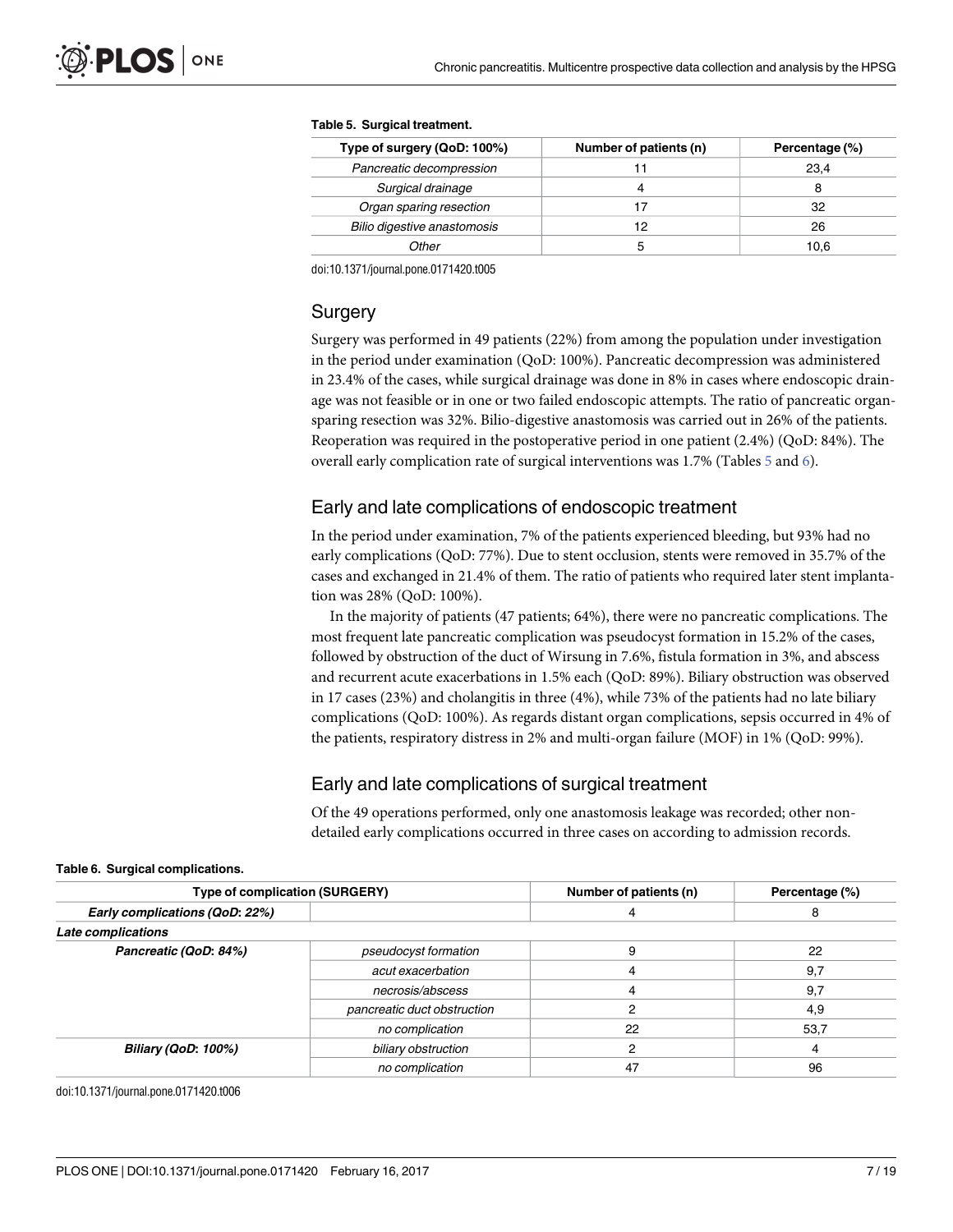<span id="page-7-0"></span>Pancreatic pseudocyst formation was also the most frequent late complication in nine patients (22%), followed by acute exacerbations and necrosis/abscess formation in four each (9.7% each) and main pancreatic duct obstruction in two (4.9%). In 53.7% of the population under investigation that underwent surgical intervention, there were no late complications (QoD: 84%). Biliary obstruction was observed in two patients (4%), while there were no late biliary complications in 96% of them (QoD: 100%). Sepsis occurred in one patient (2%), while MOF and respiratory complications were noted in two each (4% each) (QoD: 100%).

# Correlations between alcohol consumption and the course of the disease

In the population under examination, patients who consumed alcohol regularly were more likely to have a previous acute exacerbation (76.3% vs. 67.5%) compared to abstinent patients, but the difference was not significant ( $p = 0.174$ ). The incidence of exocrine insufficiency (58.99% vs. 58.33%,  $p = 0.923$ ) and diabetes mellitus (38.46% vs. 38.82%,  $p = 0.821$ ) did not differ significantly in the groups under examination; however, blood sugar level measured on admission was slightly higher in patients who consumed alcohol regularly (8.61 vs. 7.39mmol/ l, p = 0.383, QoD: 62–67%). BMI showed almost the same value in the groups under investigation (22.11 vs. 21.69,  $p = 0.622$ , QoD: 69-78%).

In the period under examination, there was not significantly more endoscopic intervention required in patients who drank alcohol (32.9% vs. 32.1%), but, surprisingly, further surgical intervention was needed after endoscopy in more of those patients than among abstinent patients (57.9% vs. 36%,  $p = 0.089$ ). There was no significant difference ( $p = 0.636$ , QoD: 70– 85%) in the number of early complications, such as bleeding (3 vs. 1%) or perforation (0 vs. 0%), associated with endoscopy. The number of re-interventions needed during hospitalization was also statistically identical.

Patients who drink alcohol underwent surgery more often  $(23\% \text{ vs. } 9.8\%, \text{ p} = 0.233)$ . There was no difference in the rate of early complications.

The late complications related to endoscopy (pancreatogenic: 26.83% vs. 36%,  $p = 0.432$ , QoD: 87–93%); biliary: 23.4 vs. 29.63%, p = 0.792; sepsis-MOF: 8.7 vs. 7.41%, p = 1) showed no difference with regard to regular alcohol consumption. After surgery, biliary obstruction  $(3.13 \text{ vs. } 7.145\%, p = 0.521)$  and severe complications resulting in injury to other organs  $(6.25$ vs. 21.43%,  $p = 0.157$ ) were similar with no significant difference. Surprisingly, pancreatogenic complications (recurrent acute exacerbations, fistula formation, pancreatic duct obstruction, pseudocyst formation, necrosis/abscess) proved to be higher in abstinent patients compared with patients who consumed alcohol.

Dividing the alcohol-consuming patients into three subgroups– 1–9U/day, 10–19U/day and *>*19U/day–according to the amount of alcohol consumed, we examined any correlation between the dose of alcohol and the course of the disease (QoD: 35.66%). Hospitalization due to acute exacerbations correlated with the dose of alcohol consumption (63.16 vs. 76.19 vs.  $87.5\%$ ,  $p = 0.388$ ). Because of the low number of available data, it was not possible to confirm any further correlation [\(Fig](#page-8-0) 1A).

## Correlations between smoking and the course of the disease

Patients who smoked regularly were more likely to have a previous acute exacerbation (75% vs. 70.5%) in their anamnesis compared to non-smoking patients with no significant difference  $(p = 0.48)$ . Incidence of exocrine insufficiency (58.99% vs. 55.42%,  $p = 0.56$ ) and diabetes mellitus (36.36% vs. 43.37%,  $p = 0.566$ ) did not differ significantly in the groups under examination, while blood sugar level measured on admission was slightly higher in smoking patients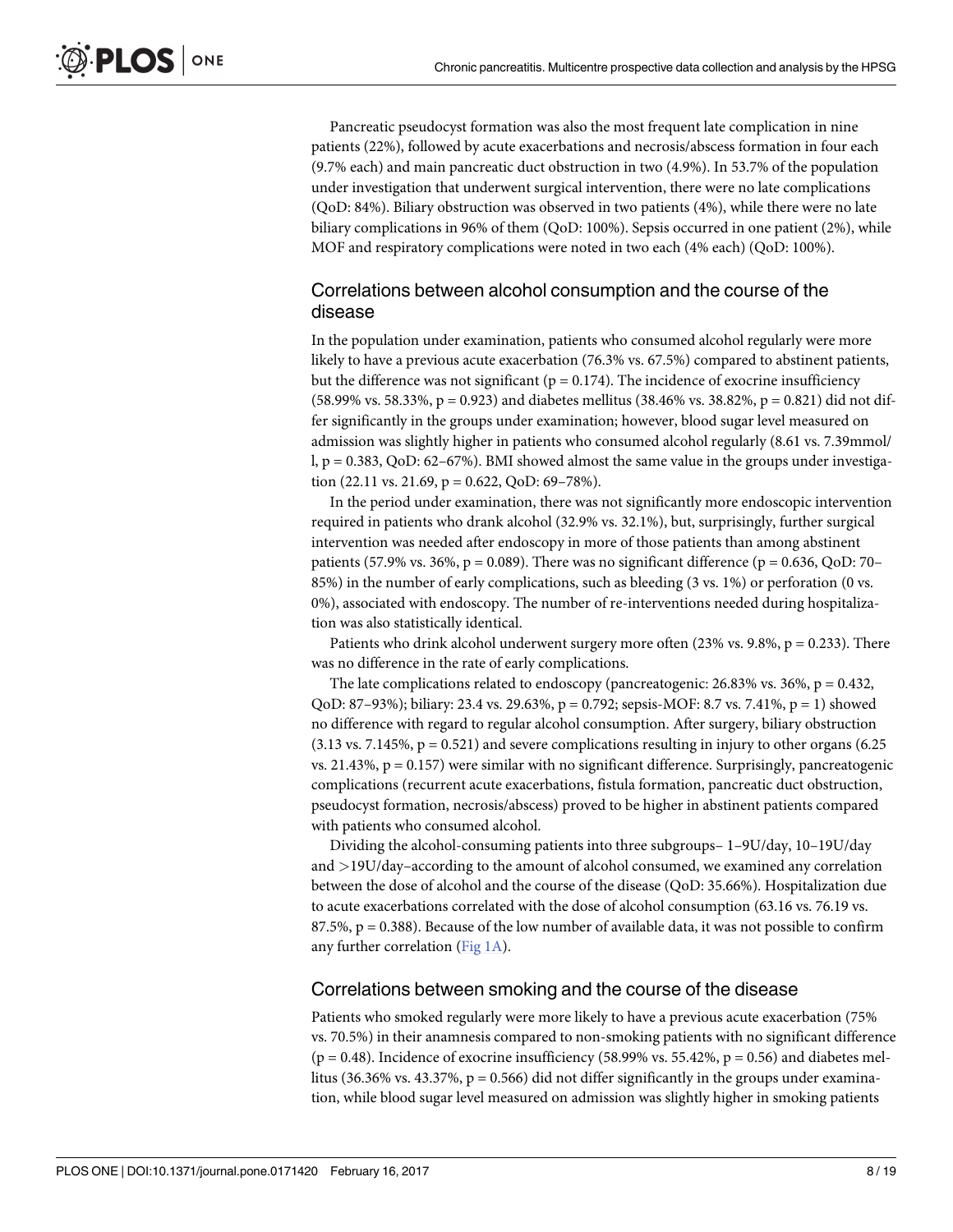



Smoking 5 NO smoking



Alcohol and smoking X No alcohol and smoking

**[Fig](#page-7-0) 1. Correlations between alcohol consumption (A), smoking (B), smoking with alcohol consumption (C) and the course of the disease** prevalence of acute exacerbation; hospitalisation due to endoscopic intervention; need for futher surgery after endoscopic intervention; hospitalisation due to surgery.

doi:10.1371/journal.pone.0171420.g001

<span id="page-8-0"></span>PLOS | ONE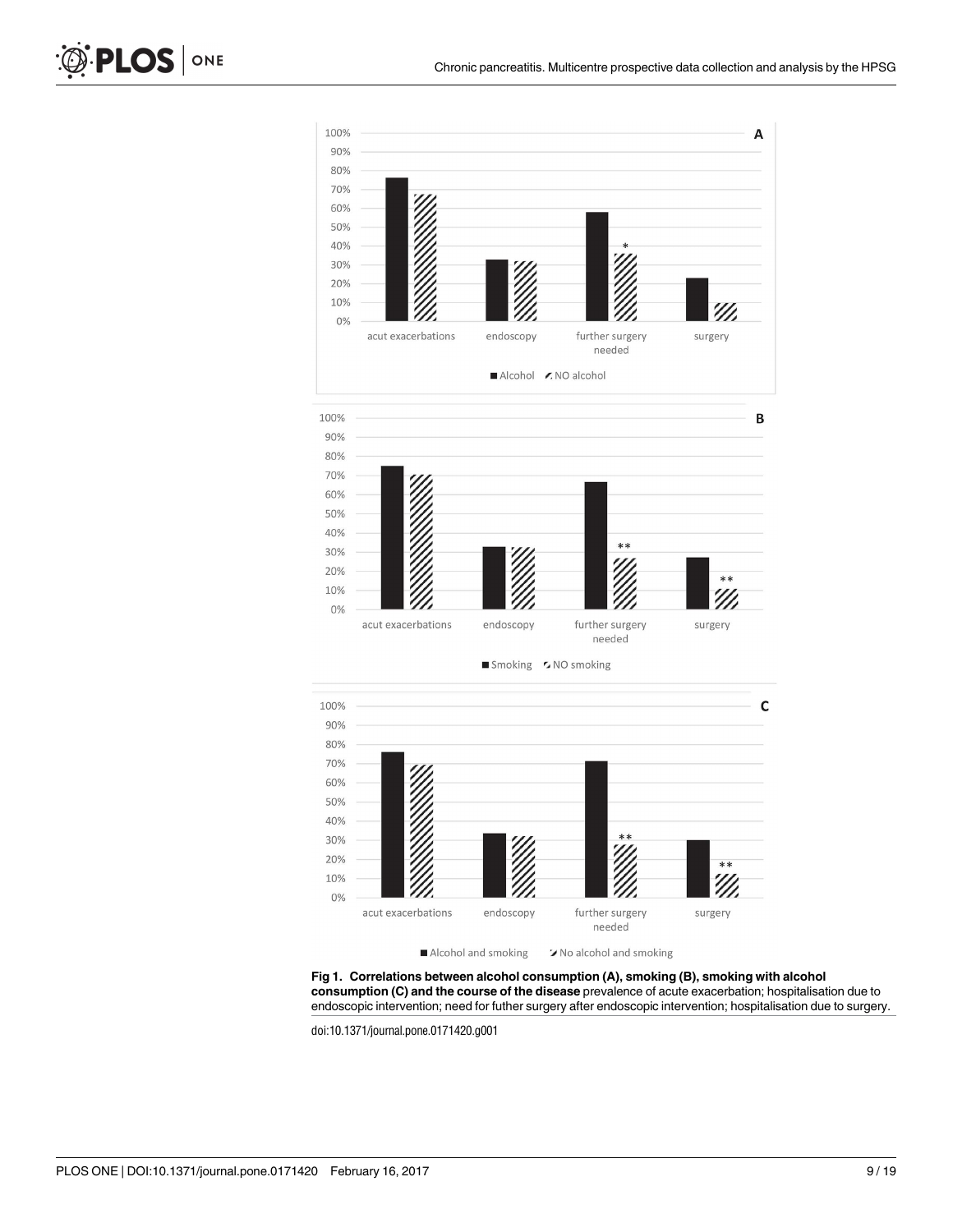$(8.37 \text{ vs. } 7.39 \text{mmol/l}, p = 0.664, QoD: 65–69\%).$  BMI showed a non-significant difference in the groups under examination (21.57 vs. 22.52, p = 0.304, QoD: 71–72%).

In the period under examination, smoking patients did not need more endoscopic intervention (32.9% vs. 32.5%), but significantly more further surgical intervention (66.7% vs. 26.9%, p = 0.002) was required following endoscopic treatment than in the case of nonsmokers.

During the study period, significantly more surgical interventions were observed in smoking patients (27.3% vs. 10.8%,  $p = 0.004$ ) than in non-smokers.

There was no significant difference in early and late complications after endoscopy or surgery in the groups under examination [\(Fig](#page-8-0) 1B).

# Correlations between smoking, alcohol consumption and the course of the disease

In the population under investigation, the patients who smoked and consumed alcohol regularly were more likely to have had previous acute exacerbations (76.19 vs. 67.31%,  $p = 0.237$ )) than non-smoking and abstinent patients. Incidence of enzyme substitution therapy (57.8 vs. 53.57%,  $p = 0.604$ ) did not differ significantly in the groups under examination, while blood sugar level measured on admission was slightly higher in smoking and alcohol-consuming patients (8.78 vs. 7.52mmol/l,  $p = 0.522$ , QoD: 62–63%). However, significantly more patients suffered from diabetes mellitus (treated with insulin: 22.12 vs. 10.71%, p*<*0.001; treated with OAD: 64.6 vs. 26.79%, p*<*0.001) in the smoking and alcohol-consuming group compared to the abstinent group.

BMI showed a non-significant difference in the groups under investigation (21.71 vs. 22.01, p = 0.792, QoD: 77–78%). In the period under examination, similar ratios of smoking and alcohol-consuming patients needed endoscopic intervention  $(33.63 \text{ vs. } 32.14\% , p = 0.847)$ compared to non-smoking and abstinent patients; however, significantly more patients required further surgical intervention after endoscopy (71.43 vs. 27.78%,  $p = 0.004$ ). There was no significant difference in the number of early complications, such as bleeding or perforation associated with endoscopy, and the number of re-interventions needed during hospitalization. Similarly, no significant difference was observed in late complications.

Smoking and alcohol-consuming patients had surgery significantly more often (30.09 vs. 12.5%,  $p = 0.012$ ) than non-smoking and non-drinking patients ([Fig](#page-8-0) 1C).

# Correlations between endocrine and exocrine insufficiency and the course of the disease

We examined whether diabetes mellitus and known exocrine insufficiency treated with enzyme substitution resulted in a significant influence on the course of the disease. We could not prove any tendency or significant difference between the groups under examination either related to enzyme substitution or to diabetes mellitus. The rate of acute exacerbations (DM:  $p = 0.247$ ; enzyme substitution:  $p = 0.439$ ), endoscopic interventions (DM:  $p = 0.106$ ; enzyme substitution:  $p = 0.97$ , surgery (DM:  $p = 0.721$ ; enzyme substitution:  $p = 0.481$ ), and complications proved to be identical without any tendency.

# **Discussion**

There are very limited data available on the aetiology, symptoms, management and outcome of CP in Hungary. This cohort in CP is the first attempt to collect generally valid data on the epidemiology, diagnosis and treatment of the disease, using data from patient uploads based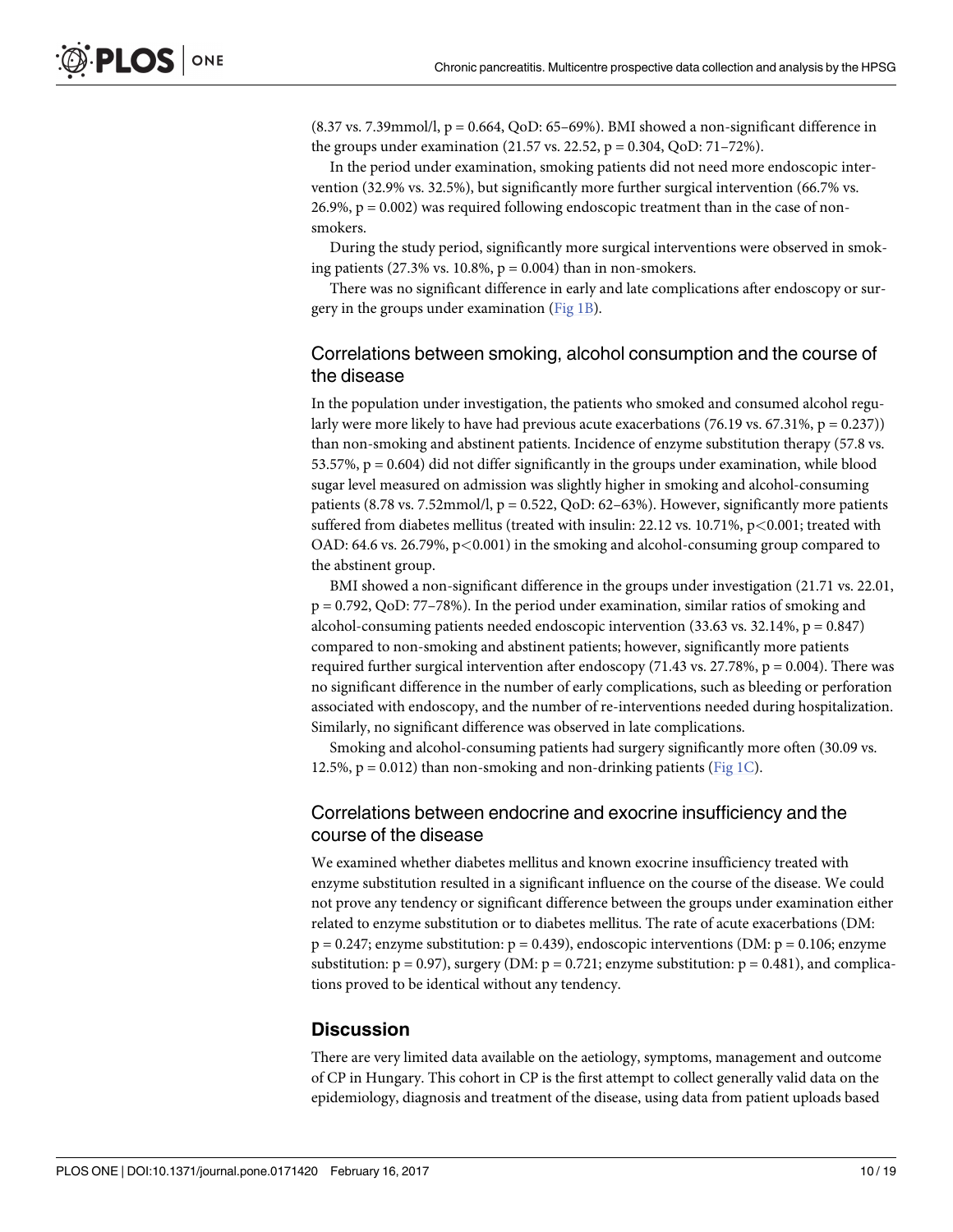<span id="page-10-0"></span>on enthusiasm but not obligation on the part of Hungarian pancreatologists. However, epidemiological data may be collected from a single record for the patient. Due to the chronic behaviour of the disease, relevant information on the appropriate treatment, possible complications and course of the disease can be obtained from substantial records of repeated meetings with the patient. This thorough patient follow-up needs to be developed in the future. In this cross-sectional study, we presented the initial data on the first Hungarian cohort in chronic pancreatitis. Without knowing the epidemiological data in Hungary and ensuring a comprehensive patient enrolment, we would be hard-pressed to assert that these data represent the Hungarian population well. However, after the national centres are linked, the database will cover the population with increasing precision. In order to be able to process the data thoroughly, we used the term quality of data (QoD) described above. Nevertheless, with the known limitations, the study provides a good reflection of the course of the disease and the difficulties of diagnosis and treatment in Hungary.

According to various studies, the incidence of CP varies from 4/100,000 in the US [\[3](#page-15-0)] to 13.4/100,000 in Finland [[4](#page-15-0)]. The incidence is 11.9/100,000 in Japan [[5\]](#page-15-0), 10/100,000 in Denmark [[6\]](#page-15-0), 6.4/100,000 in Germany [\[7\]](#page-15-0), 7.7/100,000 in France [\[8\]](#page-15-0) and 7.8/100,000 in the Czech Republic [[9\]](#page-15-0). The limits of epidemiological surveys derive from the need for long-term followup and the variability of the severity of the disease  $[10]$  $[10]$  $[10]$ . The median survival time in alcoholic CP is 20–24 years after the onset of the disease [\[11](#page-16-0)]. Unfortunately, there is no current data on the incidence and median survival time for CP in Hungary.

There is evidence of a correlation between CP and pancreatic cancer (PC). Besides the fact that smoking and drinking could be an independent risk factor for pancreatic cancer, it has been demonstrated that in the case of clinically proven CP, the risk for PC is higher than in the average population [[12](#page-16-0)]. According to HPSG multicentre data collection and analysis of pancreatic tumours (PC), the ratio of the presence of CP in the case of PC was 3.7% [[13](#page-16-0)]. As discussed previously, the cross-sectional CP cohort does not contain data on follow-ups. Further development of the registry and ongoing prospective data collection may allow us to obtain valuable information on that topic. Although the cause of CP is regarded as a multifactorial disease [[14](#page-16-0)], the most significant cause of chronic pancreatitis in adult patients is alcohol consumption, except in South India and China, where idiopathic pancreatitis was the most common cause [\[15\]](#page-16-0). A multicentre study from Italy showed that 34% of CP cases were caused by excessive alcohol consumption [\[16\]](#page-16-0). That figure was 65.4% in the Czech Republic [\[9\]](#page-15-0), 44% in the US, 95% in Australia and 54% in Japan [[15](#page-16-0)]. In the Hungarian cohort, total alcohol-related CP was 62% (45% of all CP cases consumed alcohol regularly and 18% admitted to occasional alcohol use). This number roughly correlates with other national studies, but it is important to note that some patients may hide their alcohol consumption habit because of its social effects.

Smoking was proved to be another risk factor for CP  $[17-20]$ , and it seems to reinforce the toxic effect of alcohol in the pancreas [[19](#page-16-0), [21\]](#page-16-0). However, other studies suggest that cigarette smoking alone is a risk factor [[22](#page-16-0)]. In our study, 63% of patients still smoked regularly (25% smoked more than 20 cigarettes/day, 32% 10–20 cigarettes/day, and 6% fewer than 10 cigarettes/day), which is a higher percentage than in the normal population in Hungary (32.3% of males and 23.5% of females were smokers in Hungary in 2012).

The role of smoking and alcohol consumption as risk factors for developing CP is wellexamined, although the effect on the course of the disease is still unclear. Studies have shown that continuous smoking increases the risk of pancreatic calcification [[23](#page-16-0)] in alcohol-related [\[19,](#page-16-0) [24\]](#page-16-0) and idiopathic chronic pancreatitis [\[20](#page-16-0), [25](#page-16-0)]. A Spanish study from 2014 found an association between tobacco usage and pancreatic exocrine insufficiency in CP [\[23\]](#page-16-0). In our study, we established no significant difference between smokers and non-smokers in the need for pancreatic enzyme substitution therapy (59% and 55.4%). Studies found no association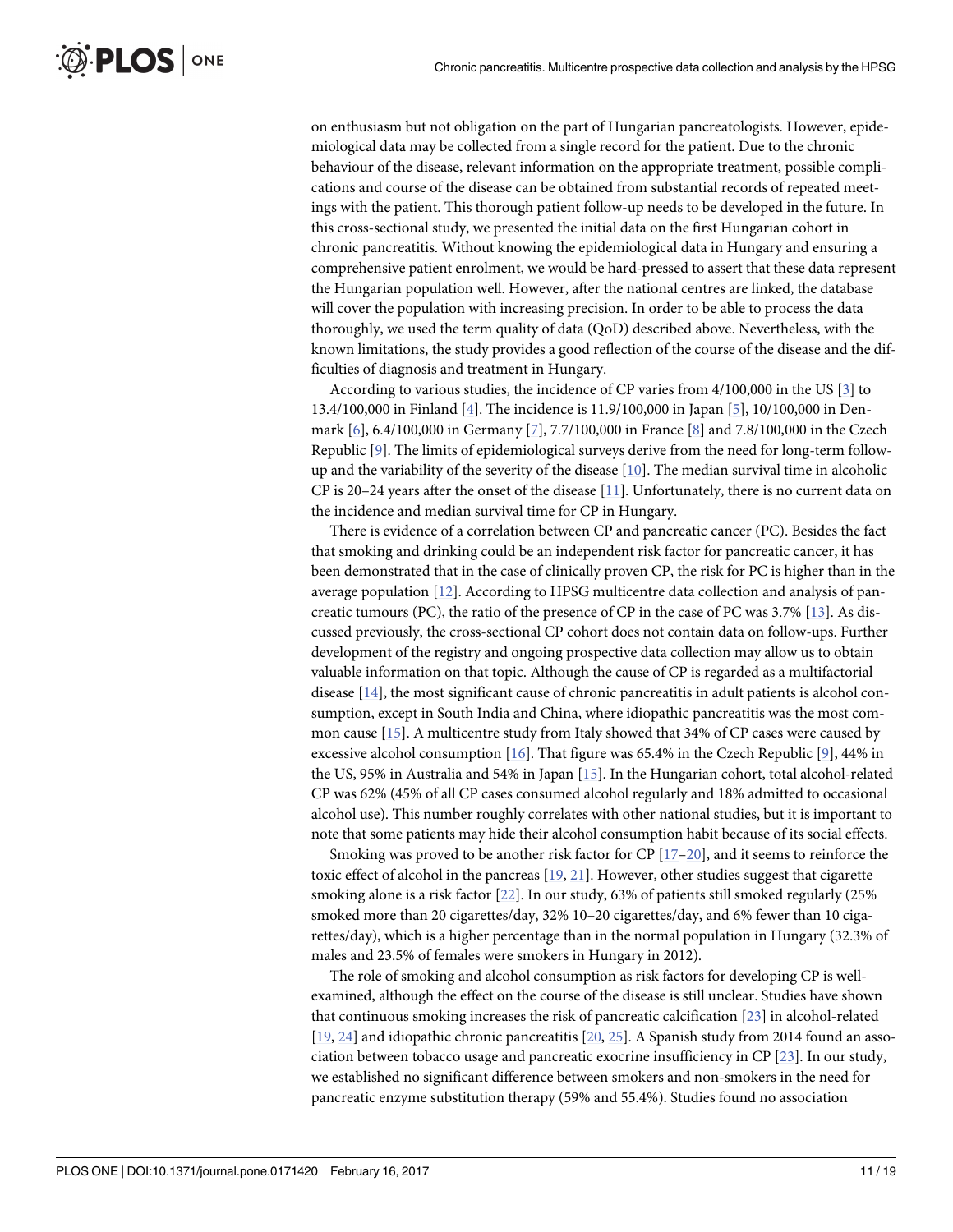<span id="page-11-0"></span>between alcohol consumption and pancreatic calcification [[23](#page-16-0), [24](#page-16-0)], but demonstrated that cessation of alcohol reduces pain [[26](#page-16-0)]. Abstinence decreased the number of acute exacerbations in CP [\[27\]](#page-16-0). In our study, patients who consumed alcohol regularly were more likely to have experienced previous acute exacerbation compared to abstinent patients. Our study showed that alcohol and tobacco usage alone increased the number of acute exacerbations and the need for endoscopic interventions and surgery and that more patients were referred for further surgical interventions after endoscopic treatment. Combined alcohol consumption and smoking significantly increased the risk of the need for more invasive therapy, suggesting the reinforcing effect of these exogenic factors. Diabetes mellitus is also more frequently present in these patients. In line with our results, Pan et al. showed that the risk of developing DM in patients with CP is influenced by modifiable factors, including alcohol abuse and distal pancreatectomy. It would be interesting to find correlations between the dose of alcohol and the course of the disease. Regrettably, due to the low amount of available data, we could not detect any statistically meaningful correlations. With further improvement to our registry, more thorough data collection is anticipated. However, to identify patients with familial CP–similarly to autoimmune pancreatitis—and find correlations with the other etiologies would be fruitful in term of early diagnosis of these patients, our cross-sectional cohort does not contain enough valid data for that analysis. The improved prospective data collection will open the door for more detailed investigations.

Pain is the hallmark symptom of CP, usually epigastric radiation to the back or to the left upper abdomen, and it is the most common cause of clinical admission [\[28\]](#page-16-0). In our cohort, 68% of the patients suffered from pain; in other studies, this varies between 80% and 96% [\[29–32\]](#page-16-0).

In stage B of chronic pancreatitis, development of common bile duct stricture (CBS) is expected in 3–46% of cases [[33–40\]](#page-17-0); in our cohort, 11% of the patients suffered from jaundice.

Exocrine insufficiency characterized by steatorrhea and loss of weight occurs in end-stage pancreatitis in approximately 30% of cases [[41](#page-17-0), [42](#page-17-0)]. 35% of the patients in our study reported significant weight loss, and diarrhoea was recorded in 12.66% of the cases. However, a distressingly low portion of patients were examined with a functional test (5.2%). Endocrine insufficiency was observed in 33% of our cohort, while another study showed 50–75% [\[43\]](#page-17-0). However, this is probably a lower percentage than the actual numbers [\[44\]](#page-17-0).

Diagnosing CP can be challenging, especially in the early stages, because sometimes no radiomorphological signs or laboratory abnormalities can be found. In our cohort, the typical abnormalities were found in 83–86% of the patients, depending on the imaging modality. There is a broad spectrum of imaging techniques that can be used. Transabdominal ultrasound (US) is a relatively cheap, easily accessible, non-invasive and rapid diagnostic tool. It can be employed to detect pancreatic calcifications, pseudocysts and complications of CP, such as common bile duct obstruction and splenic or mesenteric vein obstruction. Unfortunately, bowel gas and body composition can make the process difficult, and there is no correlation between pancreatic exocrine function and the number of calcifications [[45](#page-17-0)]. The sensitivity of transabdominal US is between 60 and 81%, while specificity is between 70 and 97% [\[46–48](#page-17-0)]. In our cohort, US was performed in 80% of the patients. Computed tomography is regarded as one of the best initial imaging tests. It is widely available and permits a detailed evaluation of pancreatic parenchyma, helping rule out pancreatic malignomas. CT is superior to US in detecting pseudocysts and complications of CP. The sensitivity and specificity of CT are 75– 90% and 80%, respectively [\[49\]](#page-17-0). ERCP was long the gold standard for CP diagnosis and staging, with sensitivity of 70–95% and specificity of 90% or more, but with a significant morbidity (3 to  $\geq$ 40%) and mortality (0.1–1%) [\[50\]](#page-17-0). It is therefore no longer employed as a diagnostic tool. MRCP is a non-invasive imaging test, which does not use ionizing radiation and provides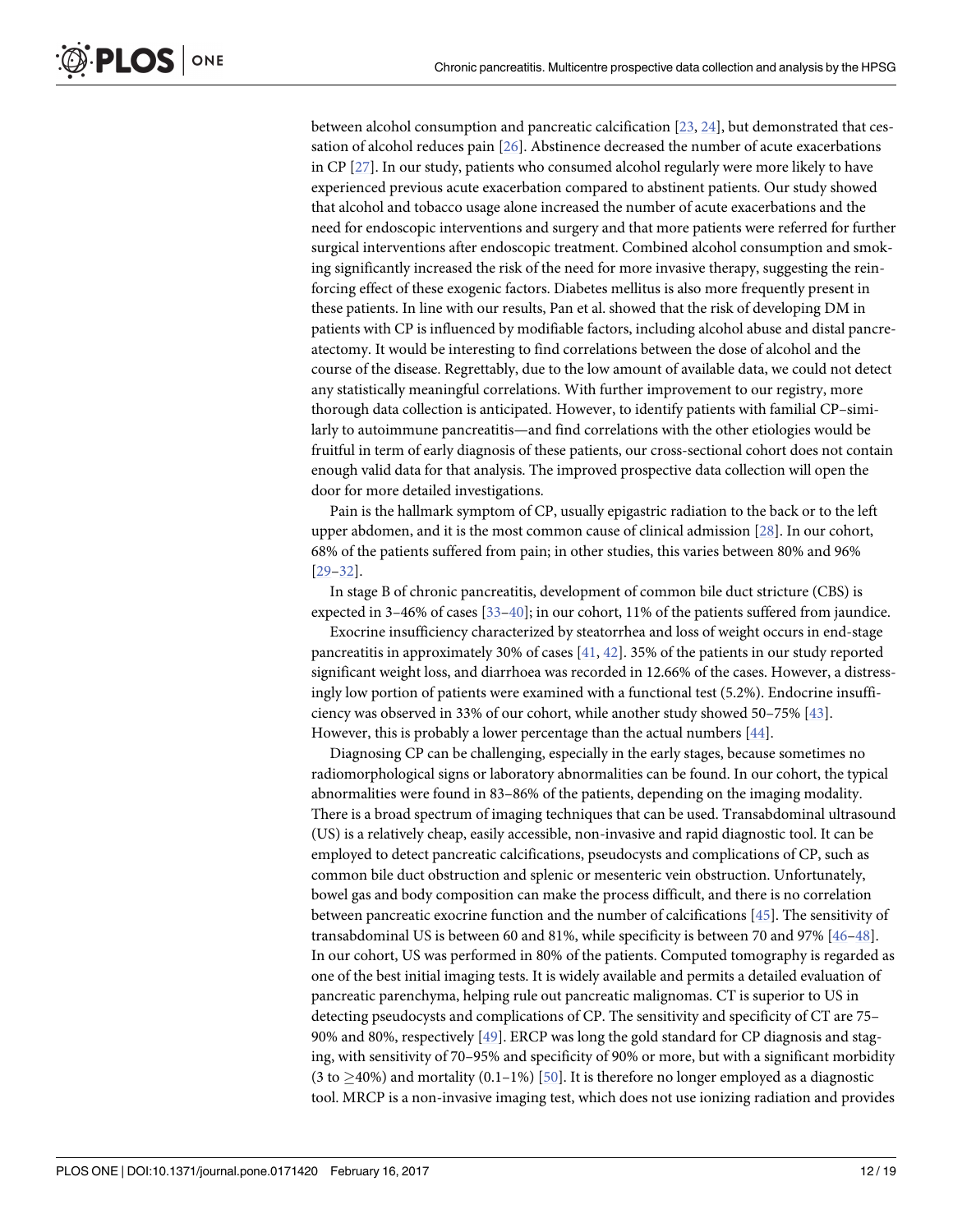<span id="page-12-0"></span>an excellent image of the main pancreatic duct, with sensitivity of 88% and specificity of 98% [\[51\]](#page-17-0). Secretin-enhanced MRCP allows for a quantitative assessment of exocrine pancreatic function by measuring the duodenal filling [[52](#page-17-0)] and provides a more accurate way to identify small-duct disease in mild chronic pancreatitis [[53](#page-17-0)]. The Hungarian Pancreatic Study Group (HPSG) prepared an evidence-based guideline for CP, which does not recommend the use of the ERCP as a diagnostic tool because of its morbidity and mortality rates. Unfortunately, 39% of participating patients underwent diagnostic ERCP. Endoscopic ultrasound (EUS) is a very sensitive diagnostic tool, allowing for the evaluation of the pancreatic parenchyma and duct system with sensitivity and specificity of 80–100% [\[54\]](#page-17-0), but it is observer-dependent and has a tendency toward over-diagnosis [\[55\]](#page-17-0). Unfortunately, EUS was used in only 7.4% of all patients in our cohort, a result explained by the still low number of imaging devices in the country.

However, the diagnosis of chronic pancreatitis is mainly based on imaging techniques, while functional tests can be helpful in inconclusive cases. The fact that neither indirect nor direct functional tests are widespread and available in Hungarian centres has resulted in the fact that only 5.2% of the entire population under examination had undergone any kind of functional testing. Despite poor functional testing for CP, enzyme substitution was administered in 57% of the patients based on clinical symptoms and radiomorphological changes. Steatorrhea only occurs when lipase secretion is  $\leq$ 10% [\[56\]](#page-17-0). It is important to distinguish between pancreatic exocrine insufficiency and CP as up to 20% of CP cases with exocrine insufficiency presented with no history of pain [\[57\]](#page-18-0). In Hungarian clinical practice, enzyme substitution therapy is reimbursed in the presence of steatorrhea or maldigestion. In our study, 52% of the patients received enzyme substitution therapy.

The therapy for chronic pancreatitis is complex and based on lifestyle changes. In the case of alcoholic CP, complete elimination of alcohol reduces the pain [\[26\]](#page-16-0) in 50% of patients [\[58\]](#page-18-0), and there is increasing evidence that tobacco use plays an important role in CP [\[19\]](#page-16-0). In our cohort, we have no information on how many of our patients remained abstinent and/or stopped smoking and how this affected their quality of life. Pain is a major clinical problem in CP patients. Worldwide, pain management follows the WHO "pain relief ladder" recommendation; in our study, 12.5% of all the patients required continuous analgesia and 87.4% took painkillers episodically. Unfortunately, we have no information on the kinds of drugs they used.

Managing CP patients is a complex task; treatment requires different strategies depending on the stage, aetiology, morphological changes and various symptoms of the disease. Basically, the treatment requires a multidisciplinary consensus.

Endoscopic intervention may be feasible for the drainage of pancreatic pseudocysts and jaundice caused by CBS as well as for main pancreatic duct calcifications with proximal juxtapapillary stenosis. In pain management, endoscopic treatment showed good results for shortterm symptomatic disease  $( $4$  years), if there was no pancreatic duct stricture and if obstruc$ tive calcifications were restricted to the pancreatic head [\[59\]](#page-18-0). Besides the latter, there are two groups of patients where primary endoscopic treatment seems to be a better choice than surgery; children with hereditary pancreatitis [\[60\]](#page-18-0) and patients who have portal vein thrombosis and are unfit for surgery [[30](#page-16-0)]. The indication for pseudocyst endoscopic drainage is a symptomatic disease (pain, abdominal discomfort, CBS and gastric outlet syndrome), 3–6 months' wait-and-see after the diagnosis and a minimum size of 3cm [\[61\]](#page-18-0). Long-term clinical success may be 70–90% [\[62\]](#page-18-0). In our cohort, endoscopic pseudocyst drainage was done in 4.17% of the patients and two out of three patients had recurrent pseudocysts as a late complication.

In our study, endobiliary stent implantation was performed in 52% of the patients (50% of these interventions involved a single plastic stent, 42.1% multiple plastic stents, 5.3% a selfexpandable metal stent and 2.6% a covered metal stent). An endoscopic stent implant of longer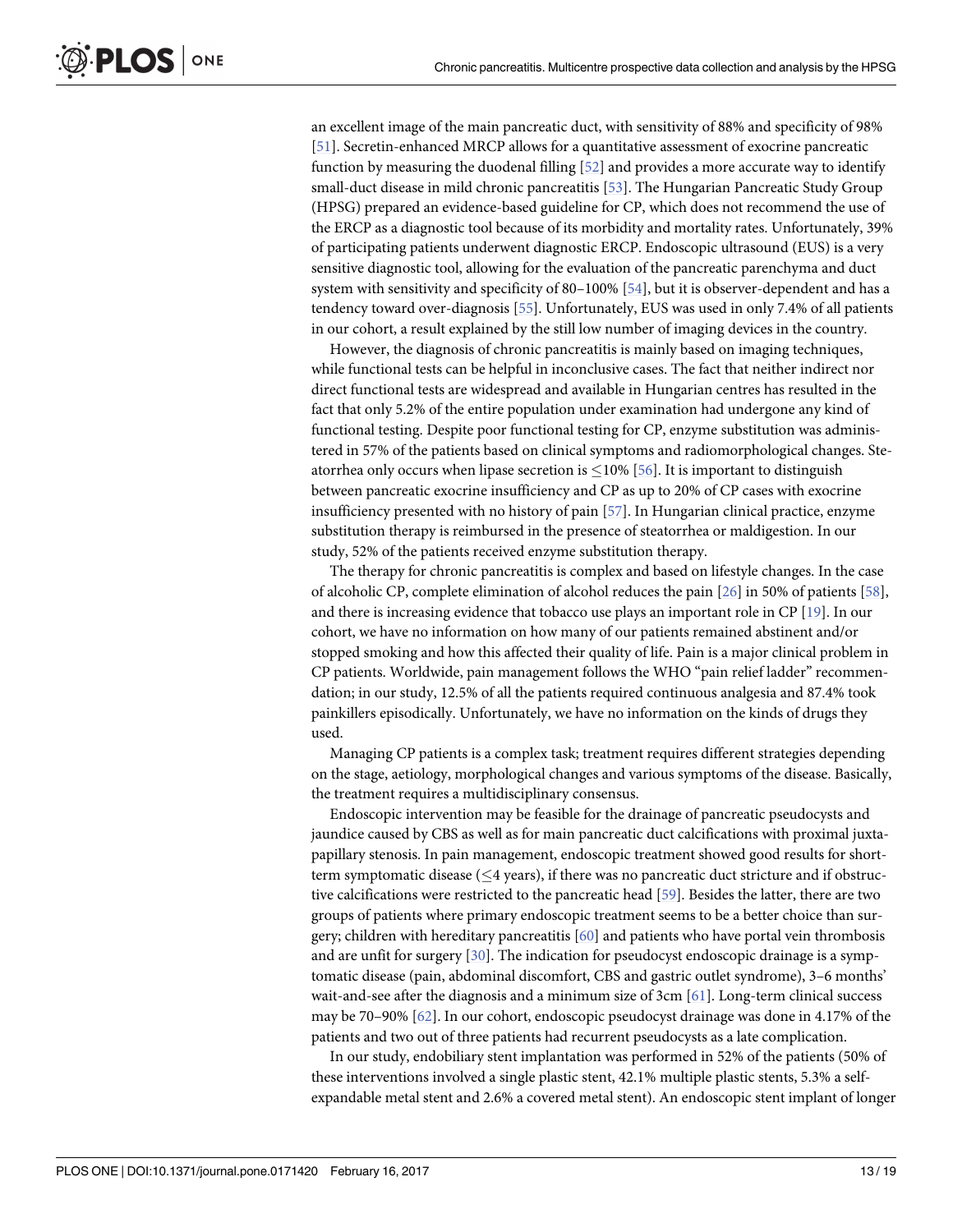<span id="page-13-0"></span>than 12 months–particularly in the case of calcification in the pancreatic head–is inferior to surgery. It only provides a short-term solution, the long-term success rate is poor and only one out of four strictures is treated effectively with this method [[63](#page-18-0)]. Obstructive jaundice recurs in up to 88% of cases [[62](#page-18-0)] and with the presence of pancreatic head calcification the risk of failure is 17-fold (95%) in a twelve-month period. During the median follow-up, 49.2% of the patients required surgical intervention after endoscopic stent implantation [[64](#page-18-0)]. Bilio-digestive anastomosis during surgery provides a better result; only 18% of the patients developed stricture after the operation [\[65\]](#page-18-0). In our study, 23% of all patients needed further stent implantation (QoD: 58%). More importantly, a high number of patients (44%) required surgical intervention after endoscopic biliary drainage, indicating the priority of surgical procedures in chronic pancreatitis with biliary obstruction.

Pain, the hallmark symptom of CP, is the major indication for surgery, which is the most effective long-term form of pain therapy for chronic pancreatitis. Two randomized controlled studies provided significantly better pain management with surgical intervention involving a pancreatojejunostomy than with endoscopic treatment  $[66]$  $[66]$  $[66]$   $[67]$ . 97% of patients with CP may suffer from abdominal pain, between 35% and 49% experience CBS, and between 6% and 12% have duodenal stenosis [\[68,](#page-18-0) [69\]](#page-18-0). In our cohort, pain occurred in 68% of the cases and CBS in 11%, but, unfortunately, we have no information on DS. The goals of surgical interventions besides pain relief are to preserve as much functional pancreas tissue as possible by correcting anatomical changes such as CBS and DS. In CP, the source of pain can stem from two sources: parenchymal compression due to the obstructed pancreatic duct system and the alteration of intrapancreatic nerve fibres and the activation state of intrapancreatic glia due to chronic inflamed pancreatic tissue, especially in the pancreatic head. The head is considered the pacemaker of pain, causing neuropathic pain and visceral neuropathy [[70](#page-18-0)]. As we noted before, endoscopic pseudocyst drainage is recommended, unless the anatomical situation or the cyst content does not allow such an intervention. The aim of surgical drainage procedures is the drainage and decompression of pancreatic tissue due to the obstructed pancreatic duct system. The first method was described by Duvall in 1953: pancreatic tail resection and splenectomy with retrograde drainage of the main duct into a defunctioning jejunal loop. In 1958, the Puestow–Gillesby modification added a longitudinal opening of the pancreatic duct to the Duvall procedure and achieved wider drainage of the pancreatic duct system. The Partington– Rochelle procedure consists of a side-to-side lateral pancreaticojejunostomy, without a pancreatic tail and spleen resection, sparing pancreatic tissue and preventing endocrine and exocrine pancreatic insufficiency. The procedure relieves chronic abdominal pain in 66–91% of cases with a mean follow-up of 3.5–9.1 years; unfortunately, 30% of patients experience no pain relief due to the chronic inflamed pancreatic head [\[71\]](#page-18-0). In our study, 8% of the patients underwent a drainage procedure, but we do not know the pain recurrence rate in the absence of long-term follow-up. The inflamed, enlarged pancreatic head mass causes CDS and DS. Pancreaticoduodenectomy (PD) was the only solution until 1972, when Beger described the duodenum-preserving pancreatic head resection (DPPHR). In this procedure, the stomach, the duodenum and the extrahepatic bile ducts are spared. With the decompression of the intrapancreatic common bile duct and the resection of the inflamed pancreatic head, the common bile duct can be opened and sutured to the bottom of the resected cavity [[72](#page-18-0)]. In 1987, Frey and Smith developed a hybrid DPPHR adding a LPJ. The Berne modification to the Beger procedure avoids the transection of the pancreas, instead performing a scoop-like pancreatic head resection with one pancreaticojejunal anastomosis. In the case of the Beger procedure, after a median follow-up of 5–7 years, less than 10% of patients experienced recurrent pain [\[73\]](#page-18-0). In contrast, 75% of patients were pain-free with the Frey procedure with a follow-up of 3–4 years, but 13% experienced no pain relief [[74](#page-18-0)]. Compared to PD, DPPHR is equally effective in terms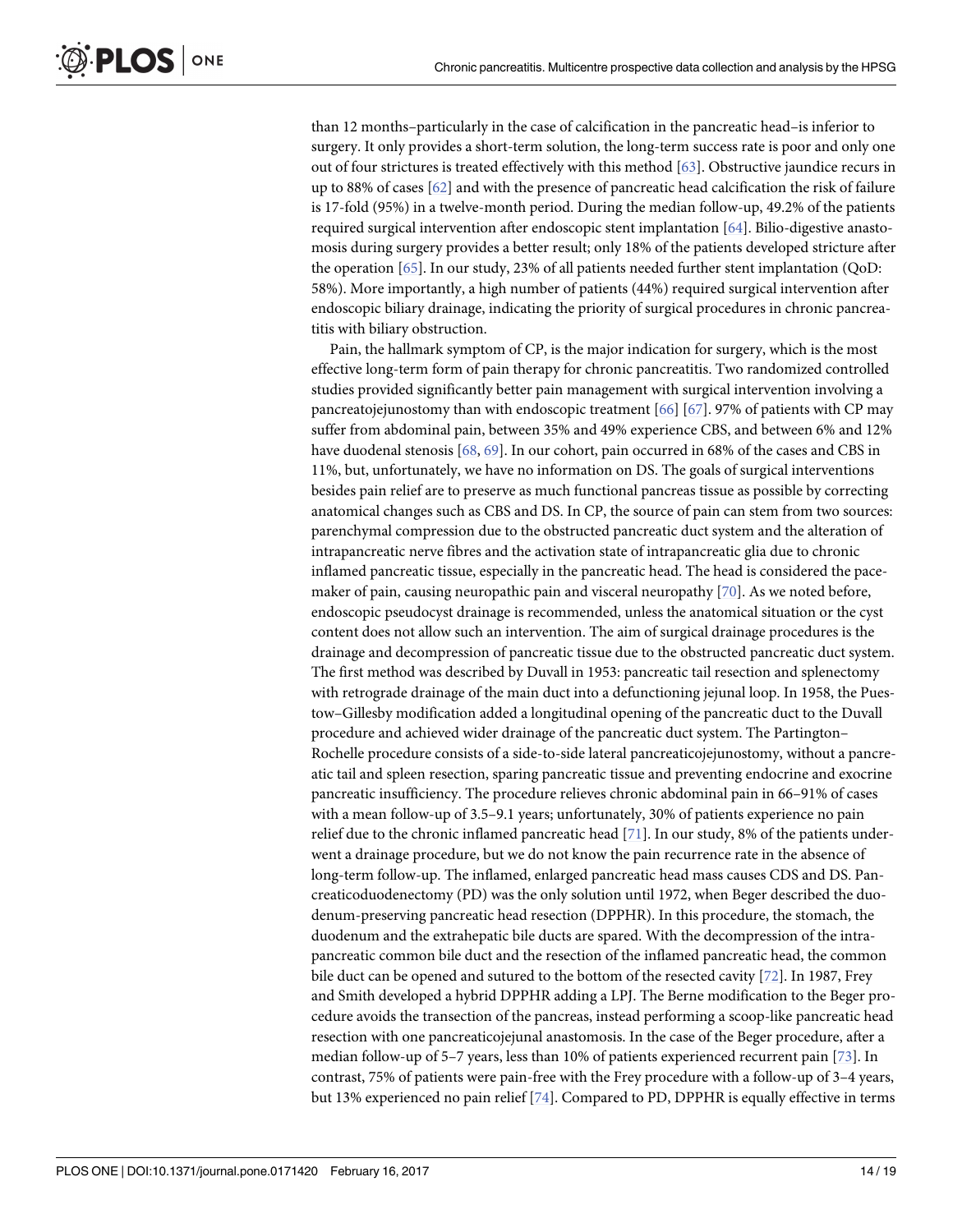<span id="page-14-0"></span>of postoperative pain relief, overall morbidity and incidence of postoperative endocrine insufficiency [[75](#page-18-0)]. A metaanalysis from 2015 compared the Frey and Beger procedures, and pain relief was achieved in 89% of cases using the Frey procedure in PD with a shorter operation time and lower overall morbidity [[76](#page-18-0)]. 18% of patients who had undergone DPPHR developed a stricture in the reinsertion site, while it was only 4% in PD [\[65](#page-18-0)]. If DS is present or the probability of malignancy occurs, standard PD is recommended. In our study, the rate of pancreatic resection was 32%, pancreatic decompression was 23.4%, surgical drainage was 8% and biliodigestive anastomosis construction was 26% with an acceptable early complication rate and rate of required reoperation in the early postoperative period as well as a definitely smaller complication rate on the biliary tract, compared to endoscopic interventions.

# **Conclusions**

Chronic pancreatitis should be treated by multidisciplinary consensus using evidence-based medicine. Data should be revised continuously in accordance with the chronic nature of the disease. Conclusions from the first nationwide prospective data collection effort in Hungary provide important information to improve treatment of the disease and define the role of endoscopy and surgery. However, the quality of data collection requires further development with improvement to the registry. In our cohort, (1) the epidemiological data are comparable to international studies. (2) The aetiological factors differ little from European trends. (3) The number of times diagnostic ERCP is used should be reduced, while use of EUS should be increased. (4) Our results proved that alcohol consumption and smoking represent a risk factor for the increased need of surgical intervention, suggesting that the elevated number of patients cannot be treated with conservative and less invasive endoscopy. (5) The role of surgery in the treatment of chronic calcifying pancreatitis with biliary obstruction should be highlighted. Future plans by the Hungarian Pancreatic Study Group include improving the quality of data collection and expanding the database to other Central and Eastern European countries.

# **Supporting information**

**S1 [Table.](http://www.plosone.org/article/fetchSingleRepresentation.action?uri=info:doi/10.1371/journal.pone.0171420.s001) Data of alcohol consumption, smoking, smoking with alcohol consumption, dose of alcohol, enzyme substitution and diabetes mellitus.** (XLSX)

# **Acknowledgments**

This study was supported by the Hungarian Scientific Research Fund (K116634 to PH) and the Momentum Grant from the Hungarian Academy of Sciences (LP2014-10/2014 to PH).

List of the author group: Akos Szücs, Tamás Marjai, Andrea Szentesi, Nelli Farkas, Andrea Párniczky, György Nagy, Balázs Kui, Tamás Takács, László Czakó, Zoltán Szepes, Balázs Csaba Németh, Aron Vincze, Gabriella Pár, Imre Szabó, Patrícia Sarlós, Anita Illés, Szilárd Gódi, Ferenc Izbéki, Judit Gervain, Adrienn Halász, Gyula Farkas, László Leindler, Dezső Kelemen, Róbert Papp, Richárd Szmola, Márta Varga, József Hamvas, János Novák, Barnabás Bod, Miklós Sahin-Tóth and Péter Hegyi.

The authors wish to thank other contributors for their work, including Csilla Andorka (First Department of Paediatrics, Semmelweis University, Budapest, Hungary), Adrienn Csiszko´ (Institute of Surgery, Clinical Centre, University of Debrecen, Debrecen, Hungary), Tama´s Forster (Second Department of Medicine, University of Szeged, Szeged, Hungary), András Gelley (Department of Internal Medicine and Gastroenterology, Polyclinic of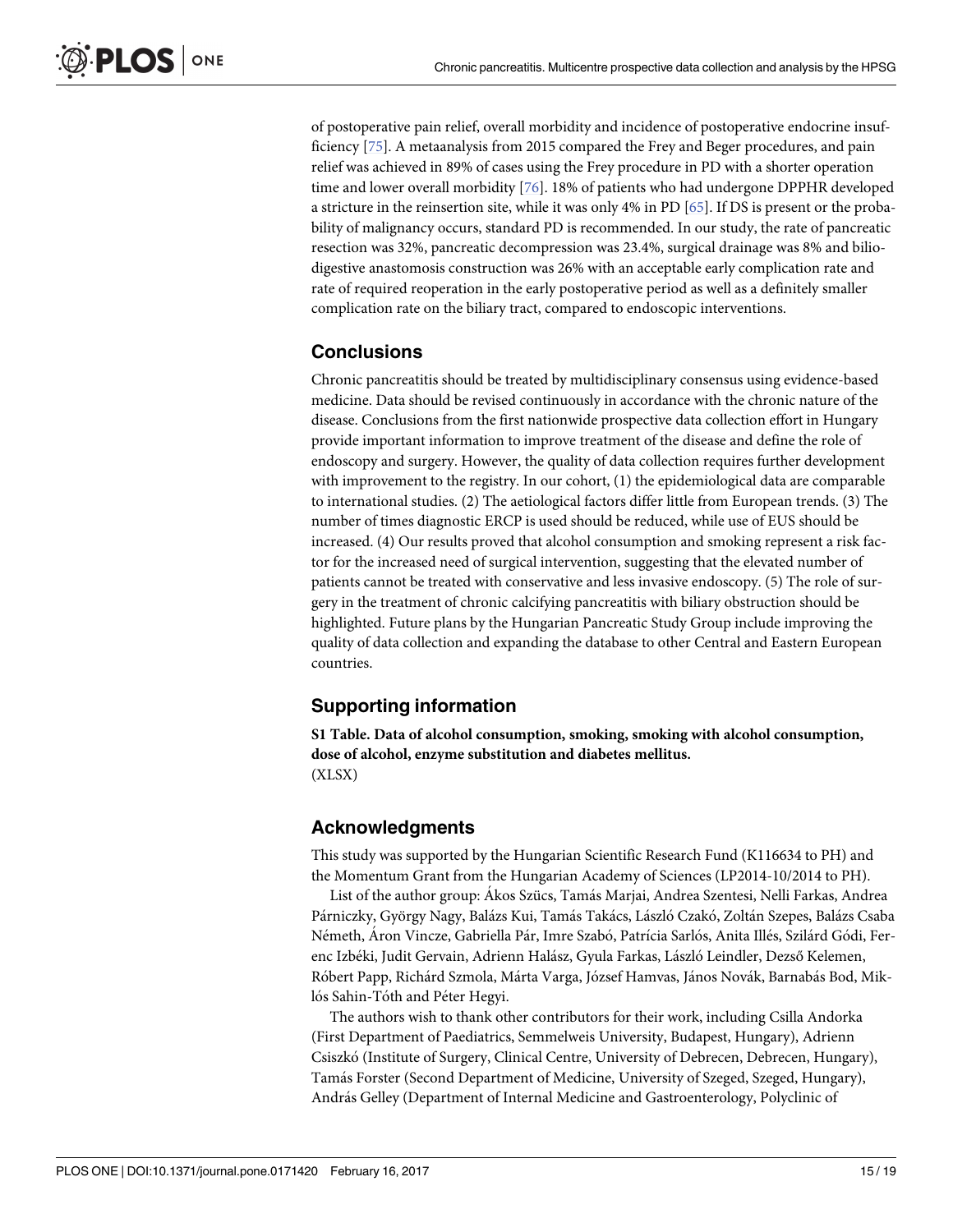<span id="page-15-0"></span>Hospitaller Brothers of Saint John of God, Budapest, Hungary), Csaba Góg (Healthcare Centre of Csongrád County, Makó, Hungary), György Kovács (Second Department of Internal Medicine, University of Debrecen, Debrecen, Hungary), Eszter Schafer (Department of Gastroenterology, Medical Centre of the Hungarian Defence Forces, Budapest, Hungary), János Sümegi (Borsod-Abaúj-Zemplén County Hospital and University Teaching Hospital, Miskolc, Hungary), Zsolt Szentkereszty (Institute of Surgery, Clinical Centre, University of Debrecen, Debrecen, Hungary), and Attila Szepes (Ba´cs-Kiskun County University Teaching Hospital, Kecskemét, Hungary).

## **Author Contributions**

**Conceptualization:** A. Szücs PH.

**Data curation:** NF.

Formal analysis: A. Szücs TM A. Szentesi, NF AP GN BK TT LC ZS BCN AV GP IS PS AI SG FI JG AH GF LL DK RP RS MV JH JN BB.

**Investigation:** A. Szücs TM PH.

**Methodology:** Á. Szücs PH.

**Resources:** PH.

**Supervision:** A. Szücs PH MST.

**Validation:** A. Szücs TM PH.

**Visualization:** A. Szücs TM PH.

**Writing** – **original draft:** A. Szücs TM PH.

**Writing – review & editing:** A. Szücs PH.

#### **References**

- **[1](#page-1-0).** Buchler MW, Martignoni ME, Friess H, Malfertheiner P. A proposal for a new clinical classification of chronic pancreatitis. BMC Gastroenterol. 2009; 9:93. doi: [10.1186/1471-230X-9-93](http://dx.doi.org/10.1186/1471-230X-9-93) PMID: [20003450](http://www.ncbi.nlm.nih.gov/pubmed/20003450)
- **[2](#page-1-0).** Layer P, Keller J. Lipase supplementation therapy: standards, alternatives, and perspectives. Pancreas. 2003; 26(1):1–7. PMID: [12499909](http://www.ncbi.nlm.nih.gov/pubmed/12499909)
- **[3](#page-10-0).** Yadav D, Timmons L, Benson JT, Dierkhising RA, Chari ST. Incidence, prevalence, and survival of chronic pancreatitis: a population-based study. Am J Gastroenterol. 2011; 106(12):2192–9. doi: [10.](http://dx.doi.org/10.1038/ajg.2011.328) [1038/ajg.2011.328](http://dx.doi.org/10.1038/ajg.2011.328) PMID: [21946280](http://www.ncbi.nlm.nih.gov/pubmed/21946280)
- **[4](#page-10-0).** Jaakkola M, Nordback I. Pancreatitis in Finland between 1970 and 1989. Gut. 1993; 34(9):1255–60. PMID: [8406164](http://www.ncbi.nlm.nih.gov/pubmed/8406164)
- **[5](#page-10-0).** Hirota M, Shimosegawa T, Masamune A, Kikuta K, Kume K, Hamada S, et al. The sixth nationwide epidemiological survey of chronic pancreatitis in Japan. Pancreatology. 2012; 12(2):79–84. Epub 2012/04/ 11. doi: [10.1016/j.pan.2012.02.005](http://dx.doi.org/10.1016/j.pan.2012.02.005) PMID: [22487515](http://www.ncbi.nlm.nih.gov/pubmed/22487515)
- **[6](#page-10-0).** Andersen BN, Pedersen NT, Scheel J, Worning H. Incidence of alcoholic chronic pancreatitis in Copenhagen. Scand J Gastroenterol. 1982; 17(2):247–52. PMID: [7134849](http://www.ncbi.nlm.nih.gov/pubmed/7134849)
- **[7](#page-10-0).** Lankisch PG, Assmus C, Maisonneuve P, Lowenfels AB. Epidemiology of pancreatic diseases in Luneburg County. A study in a defined german population. Pancreatology. 2002; 2(5):469–77. doi: [10.1159/](http://dx.doi.org/10.1159/000064713) [000064713](http://dx.doi.org/10.1159/000064713) PMID: [12378115](http://www.ncbi.nlm.nih.gov/pubmed/12378115)
- **[8](#page-10-0).** Levy P, Barthet M, Mollard BR, Amouretti M, Marion-Audibert AM, Dyard F. Estimation of the prevalence and incidence of chronic pancreatitis and its complications. Gastroenterol Clin Biol. 2006; 30(6– 7):838–44. PMID: [16885867](http://www.ncbi.nlm.nih.gov/pubmed/16885867)
- **[9](#page-10-0).** Dite P, Stary K, Novotny I, Precechtelova M, Dolina J, Lata J, et al. Incidence of chronic pancreatitis in the Czech Republic. Eur J Gastroenterol Hepatol. 2001; 13(6):749–50. PMID: [11434607](http://www.ncbi.nlm.nih.gov/pubmed/11434607)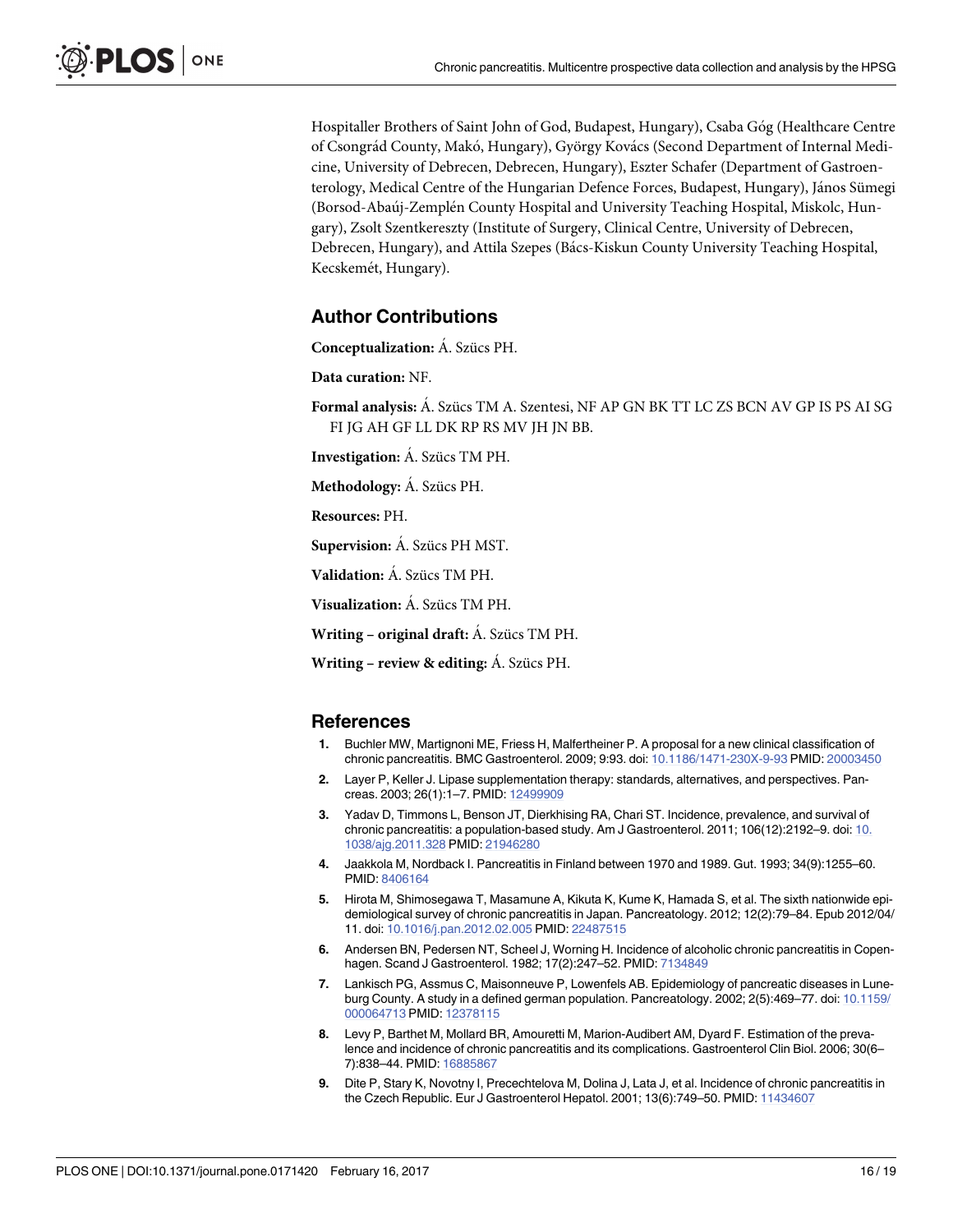- <span id="page-16-0"></span>**[10](#page-10-0).** Levy P, Dominguez-Munoz E, Imrie C, Lohr M, Maisonneuve P. Epidemiology of chronic pancreatitis: burden of the disease and consequences. United European Gastroenterol J. 2014; 2(5):345–54. doi: [10.1177/2050640614548208](http://dx.doi.org/10.1177/2050640614548208) PMID: [25360312](http://www.ncbi.nlm.nih.gov/pubmed/25360312)
- **[11](#page-10-0).** Lowenfels AB, Maisonneuve P, Cavallini G, Ammann RW, Lankisch PG, Andersen JR, et al. Prognosis of chronic pancreatitis: an international multicenter study. International Pancreatitis Study Group. Am J Gastroenterol. 1994; 89(9):1467–71. PMID: [8079921](http://www.ncbi.nlm.nih.gov/pubmed/8079921)
- **[12](#page-10-0).** Malka D, Hammel P, Maire F, Rufat P, Madeira I, Pessione F, et al. Risk of pancreatic adenocarcinoma in chronic pancreatitis. Gut. 2002; 51(6):849–52. PMID: [12427788](http://www.ncbi.nlm.nih.gov/pubmed/12427788)
- **[13](#page-10-0).** Lakatos G, Balazs A, Kui B, Godi S, Szucs A, Szentesi A, et al. Pancreatic Cancer: Multicenter Prospective Data Collection and Analysis by the Hungarian Pancreatic Study Group. J Gastrointestin Liver Dis. 2016; 25(2):219–25. doi: [10.15403/jgld.2014.1121.252.pcr](http://dx.doi.org/10.15403/jgld.2014.1121.252.pcr) PMID: [27308654](http://www.ncbi.nlm.nih.gov/pubmed/27308654)
- **[14](#page-10-0).** Schneider A, Lohr JM, Singer MV. The M-ANNHEIM classification of chronic pancreatitis: introduction of a unifying classification system based on a review of previous classifications of the disease. J Gastroenterol. 2007; 42(2):101–19. doi: [10.1007/s00535-006-1945-4](http://dx.doi.org/10.1007/s00535-006-1945-4) PMID: [17351799](http://www.ncbi.nlm.nih.gov/pubmed/17351799)
- **[15](#page-10-0).** Yadav D, Whitcomb DC. The role of alcohol and smoking in pancreatitis. Nat Rev Gastroenterol Hepatol. 2010; 7(3):131–45. doi: [10.1038/nrgastro.2010.6](http://dx.doi.org/10.1038/nrgastro.2010.6) PMID: [20125091](http://www.ncbi.nlm.nih.gov/pubmed/20125091)
- **[16](#page-10-0).** Frulloni L, Gabbrielli A, Pezzilli R, Zerbi A, Cavestro GM, Marotta F, et al. Chronic pancreatitis: report from a multicenter Italian survey (PanCroInfAISP) on 893 patients. Dig Liver Dis. 2009; 41(4):311–7. doi: [10.1016/j.dld.2008.07.316](http://dx.doi.org/10.1016/j.dld.2008.07.316) PMID: [19097829](http://www.ncbi.nlm.nih.gov/pubmed/19097829)
- **[17](#page-10-0).** Jianyu H, Guang L, Baosen p. Evidence for cigarette smoke-induced oxidative stress in the rat pancreas. Inhal Toxicol. 2009; 21(12):1007–12. doi: [10.1080/08958370802665937](http://dx.doi.org/10.1080/08958370802665937) PMID: [19635036](http://www.ncbi.nlm.nih.gov/pubmed/19635036)
- **18.** Wittel UA, Hopt UT, Batra SK. Cigarette smoke-induced pancreatic damage: experimental data. Langenbecks Arch Surg. 2008; 393(4):581–8. doi: [10.1007/s00423-007-0273-3](http://dx.doi.org/10.1007/s00423-007-0273-3) PMID: [18193450](http://www.ncbi.nlm.nih.gov/pubmed/18193450)
- **[19](#page-10-0).** Maisonneuve P, Lowenfels AB, Mullhaupt B, Cavallini G, Lankisch PG, Andersen JR, et al. Cigarette smoking accelerates progression of alcoholic chronic pancreatitis. Gut. 2005; 54(4):510–4. doi: [10.](http://dx.doi.org/10.1136/gut.2004.039263) [1136/gut.2004.039263](http://dx.doi.org/10.1136/gut.2004.039263) PMID: [15753536](http://www.ncbi.nlm.nih.gov/pubmed/15753536)
- **[20](#page-10-0).** Imoto M, DiMagno EP. Cigarette smoking increases the risk of pancreatic calcification in late-onset but not early-onset idiopathic chronic pancreatitis. Pancreas. 2000; 21(2):115–9. PMID: [10975703](http://www.ncbi.nlm.nih.gov/pubmed/10975703)
- **[21](#page-10-0).** Rebours V, Vullierme MP, Hentic O, Maire F, Hammel P, Ruszniewski P, et al. Smoking and the course of recurrent acute and chronic alcoholic pancreatitis: a dose-dependent relationship. Pancreas. 2012; 41(8):1219–24. doi: [10.1097/MPA.0b013e31825de97d](http://dx.doi.org/10.1097/MPA.0b013e31825de97d) PMID: [23086245](http://www.ncbi.nlm.nih.gov/pubmed/23086245)
- **[22](#page-10-0).** Talamini G, Bassi C, Falconi M, Frulloni L, Di Francesco V, Vaona B, et al. Cigarette smoking: an independent risk factor in alcoholic pancreatitis. Pancreas. 1996; 12(2):131–7. PMID: [8720658](http://www.ncbi.nlm.nih.gov/pubmed/8720658)
- **[23](#page-10-0).** Luaces-Regueira M, Iglesias-Garcia J, Lindkvist B, Castineira-Alvarino M, Nieto-Garcia L, Larino-Noia J, et al. Smoking as a risk factor for complications in chronic pancreatitis. Pancreas. 2014; 43(2):275– 80. doi: [10.1097/01.mpa.0000437324.52598.ee](http://dx.doi.org/10.1097/01.mpa.0000437324.52598.ee) PMID: [24518508](http://www.ncbi.nlm.nih.gov/pubmed/24518508)
- **[24](#page-10-0).** Cavallini G, Talamini G, Vaona B, Bovo P, Filippini M, Rigo L, et al. Effect of alcohol and smoking on pancreatic lithogenesis in the course of chronic pancreatitis. Pancreas. 1994; 9(1):42–6. PMID: [8108370](http://www.ncbi.nlm.nih.gov/pubmed/8108370)
- **[25](#page-10-0).** Maisonneuve P, Frulloni L, Mullhaupt B, Faitini K, Cavallini G, Lowenfels AB, et al. Impact of smoking on patients with idiopathic chronic pancreatitis. Pancreas. 2006; 33(2):163–8. doi: [10.1097/01.mpa.](http://dx.doi.org/10.1097/01.mpa.0000227916.94073.fc) [0000227916.94073.fc](http://dx.doi.org/10.1097/01.mpa.0000227916.94073.fc) PMID: [16868482](http://www.ncbi.nlm.nih.gov/pubmed/16868482)
- **[26](#page-11-0).** Pelli H, Sand J, Nordback I. [Can the recurrence of alcohol-induced pancreatitis be prevented?]. Duodecim. 2009; 125(11):1195–200. PMID: [19579580](http://www.ncbi.nlm.nih.gov/pubmed/19579580)
- **[27](#page-11-0).** Strum WB. Abstinence in alcoholic chronic pancreatitis. Effect on pain and outcome. J Clin Gastroenterol. 1995; 20(1):37–41. PMID: [7884175](http://www.ncbi.nlm.nih.gov/pubmed/7884175)
- **[28](#page-11-0).** Thuluvath PJ, Imperio D, Nair S, Cameron JL. Chronic pancreatitis. Long-term pain relief with or without surgery, cancer risk, and mortality. J Clin Gastroenterol. 2003; 36(2):159–65. PMID: [12544201](http://www.ncbi.nlm.nih.gov/pubmed/12544201)
- **[29](#page-11-0).** Ammann RW. The natural history of alcoholic chronic pancreatitis. Intern Med. 2001; 40(5):368–75. PMID: [11393404](http://www.ncbi.nlm.nih.gov/pubmed/11393404)
- **[30](#page-12-0).** Braganza JM, Lee SH, McCloy RF, McMahon MJ. Chronic pancreatitis. The Lancet. 377(9772):1184– 97.
- **31.** Layer P, DiMagno EP. Early and late onset in idiopathic and alcoholic chronic pancreatitis. Different clinical courses. Surg Clin North Am. 1999; 79(4):847–60. PMID: [10470331](http://www.ncbi.nlm.nih.gov/pubmed/10470331)
- **[32](#page-11-0).** Mullady DK, Yadav D, Amann ST, O'Connell MR, Barmada MM, Elta GH, et al. Type of pain, pain-associated complications, quality of life, disability and resource utilisation in chronic pancreatitis: a prospective cohort study. Gut. 2011; 60(1):77–84. doi: [10.1136/gut.2010.213835](http://dx.doi.org/10.1136/gut.2010.213835) PMID: [21148579](http://www.ncbi.nlm.nih.gov/pubmed/21148579)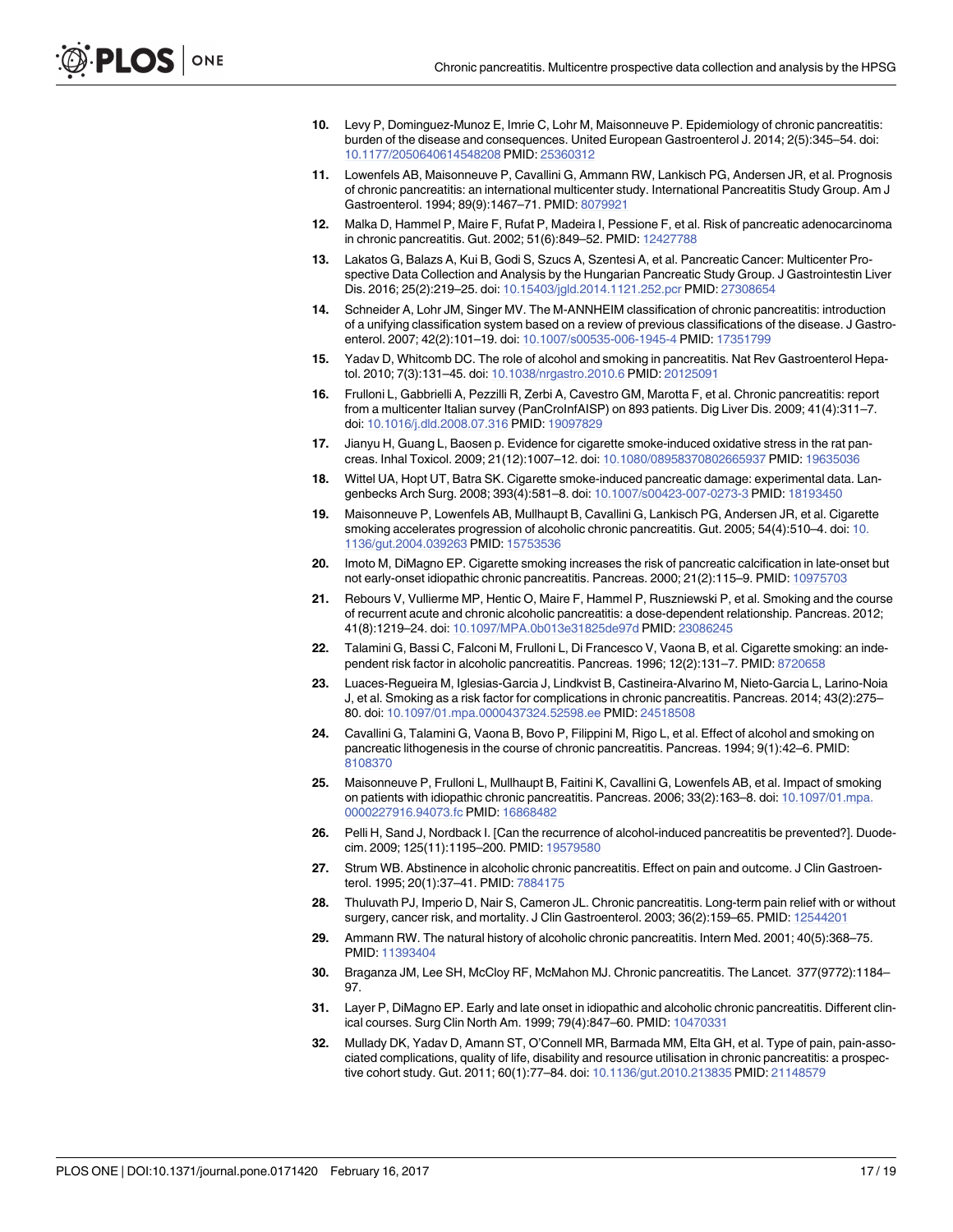- <span id="page-17-0"></span>**[33](#page-11-0).** Yadegar J, Williams RA, Passaro E Jr., Wilson SE. Common duct stricture from chronic pancreatitis. Arch Surg. 1980; 115(5):582–6. PMID: [7377960](http://www.ncbi.nlm.nih.gov/pubmed/7377960)
- **34.** Petrozza JA, Dutta SK. The variable appearance of distal common bile duct stenosis in chronic pancreatitis. J Clin Gastroenterol. 1985; 7(5):447–50. PMID: [4067233](http://www.ncbi.nlm.nih.gov/pubmed/4067233)
- **35.** Wislooff F, Jakobsen J, Osnes M. Stenosis of the common bile duct in chronic pancreatitis. Br J Surg. 1982; 69(1):52–4. PMID: [7053803](http://www.ncbi.nlm.nih.gov/pubmed/7053803)
- **36.** Stabile BE, Calabria R, Wilson SE, Passaro E Jr. Stricture of the common bile duct from chronic pancreatitis. Surg Gynecol Obstet. 1987; 165(2):121–6. PMID: [3603341](http://www.ncbi.nlm.nih.gov/pubmed/3603341)
- **37.** Huizinga WK, Thomson SR, Spitaels JM, Simjee AE. Chronic pancreatitis with biliary obstruction. Ann R Coll Surg Engl. 1992; 74(2):119–23; discussion 23–5. PMID: [1567130](http://www.ncbi.nlm.nih.gov/pubmed/1567130)
- **38.** Aranha GV, Prinz RA, Freeark RJ, Greenlee HB. The spectrum of biliary tract obstruction from chronic pancreatitis. Arch Surg. 1984; 119(5):595–600. PMID: [6712475](http://www.ncbi.nlm.nih.gov/pubmed/6712475)
- **39.** Afroudakis A, Kaplowitz N. Liver histopathology in chronic common bile duct stenosis due to chronic alcoholic pancreatitis. Hepatology. 1981; 1(1):65–72. PMID: [7286890](http://www.ncbi.nlm.nih.gov/pubmed/7286890)
- **[40](#page-11-0).** Sand JA, Nordback IH. Management of cholestasis in patients with chronic pancreatitis: evaluation of a treatment protocol. Eur J Surg. 1995; 161(8):587–92. PMID: [8519875](http://www.ncbi.nlm.nih.gov/pubmed/8519875)
- **[41](#page-11-0).** Witt H, Apte MV, Keim V, Wilson JS. Chronic pancreatitis: challenges and advances in pathogenesis, genetics, diagnosis, and therapy. Gastroenterology. 2007; 132(4):1557–73. doi: [10.1053/j.gastro.2007.](http://dx.doi.org/10.1053/j.gastro.2007.03.001) [03.001](http://dx.doi.org/10.1053/j.gastro.2007.03.001) PMID: [17466744](http://www.ncbi.nlm.nih.gov/pubmed/17466744)
- **[42](#page-11-0).** DiMagno MJ, Dimagno EP. Chronic pancreatitis. Curr Opin Gastroenterol. 2006; 22(5):487–97. doi: [10.](http://dx.doi.org/10.1097/01.mog.0000239862.96833.89) [1097/01.mog.0000239862.96833.89](http://dx.doi.org/10.1097/01.mog.0000239862.96833.89) PMID: [16891879](http://www.ncbi.nlm.nih.gov/pubmed/16891879)
- **[43](#page-11-0).** Bank S, Marks IN, Vinik AI. Clinical and hormonal aspects of pancreatic diabetes. Am J Gastroenterol. 1975; 64(1):13–22. PMID: [808121](http://www.ncbi.nlm.nih.gov/pubmed/808121)
- **[44](#page-11-0).** Angelopoulos N, Dervenis C, Goula A, Rombopoulos G, Livadas S, Kaltsas D, et al. Endocrine pancreatic insufficiency in chronic pancreatitis. Pancreatology. 2005; 5(2–3):122–31. doi: [10.1159/000085264](http://dx.doi.org/10.1159/000085264) PMID: [15849483](http://www.ncbi.nlm.nih.gov/pubmed/15849483)
- **[45](#page-11-0).** Ammann RW, Muench R, Otto R, Buehler H, Freiburghaus AU, Siegenthaler W. Evolution and regression of pancreatic calcification in chronic pancreatitis. A prospective long-term study of 107 patients. Gastroenterology. 1988; 95(4):1018–28. PMID: [3410215](http://www.ncbi.nlm.nih.gov/pubmed/3410215)
- **[46](#page-11-0).** Buscail L, Escourrou J, Moreau J, Delvaux M, Louvel D, Lapeyre F, et al. Endoscopic ultrasonography in chronic pancreatitis: a comparative prospective study with conventional ultrasonography, computed tomography, and ERCP. Pancreas. 1995; 10(3):251–7. PMID: [7624302](http://www.ncbi.nlm.nih.gov/pubmed/7624302)
- **47.** Glasbrenner B, Kahl S, Malfertheiner P. Modern diagnostics of chronic pancreatitis. Eur J Gastroenterol Hepatol. 2002; 14(9):935–41. PMID: [12352212](http://www.ncbi.nlm.nih.gov/pubmed/12352212)
- **[48](#page-11-0).** Hollerbach S, Ruser J, Ochs A, Frick E, Scholmerich J. [Current status of abdominal pancreatic ultrasound. A retrospective analysis of 585 pancreatic ultrasound examinations]. Med Klin (Munich). 1994; 89(1):7–13.
- **[49](#page-11-0).** Luetmer PH, Stephens DH, Ward EM. Chronic pancreatitis: reassessment with current CT. Radiology. 1989; 171(2):353–7. Epub 1989/05/01. doi: [10.1148/radiology.171.2.2704799](http://dx.doi.org/10.1148/radiology.171.2.2704799) PMID: [2704799](http://www.ncbi.nlm.nih.gov/pubmed/2704799)
- **[50](#page-11-0).** Mitchell RMS, Byrne MF, Baillie J. Pancreatitis. The Lancet. 361(9367):1447–55.
- **[51](#page-12-0).** Tamura R, Ishibashi T, Takahashi S. Chronic pancreatitis: MRCP versus ERCP for quantitative caliber measurement and qualitative evaluation. Radiology. 2006; 238(3):920–8. doi: [10.1148/radiol.](http://dx.doi.org/10.1148/radiol.2382041527) [2382041527](http://dx.doi.org/10.1148/radiol.2382041527) PMID: [16424235](http://www.ncbi.nlm.nih.gov/pubmed/16424235)
- **[52](#page-12-0).** Czako L. Diagnosis of early-stage chronic pancreatitis by secretin-enhanced magnetic resonance cholangiopancreatography. J Gastroenterol. 2007; 42 Suppl 17:113–7.
- **[53](#page-12-0).** Sai JK, Suyama M, Kubokawa Y, Watanabe S. Diagnosis of mild chronic pancreatitis (Cambridge classification): comparative study using secretin injection-magnetic resonance cholangiopancreatography and endoscopic retrograde pancreatography. World J Gastroenterol. 2008; 14(8):1218–21. Epub 2008/ 02/27. PMID: [18300347](http://www.ncbi.nlm.nih.gov/pubmed/18300347)
- **[54](#page-12-0).** Hoffmeister A, Mayerle J, Beglinger C, Buchler MW, Bufler P, Dathe K, et al. [S3-Consensus guidelines on definition, etiology, diagnosis and medical, endoscopic and surgical management of chronic pancreatitis German Society of Digestive and Metabolic Diseases (DGVS)]. Z Gastroenterol. 2012; 50 (11):1176–224. Epub 2012/11/15. doi: [10.1055/s-0032-1325479](http://dx.doi.org/10.1055/s-0032-1325479) PMID: [23150111](http://www.ncbi.nlm.nih.gov/pubmed/23150111)
- **[55](#page-12-0).** DiMagno MJ, DiMagno EP. Chronic pancreatitis. Curr Opin Gastroenterol. 2010; 26(5):490–8. doi: [10.](http://dx.doi.org/10.1097/MOG.0b013e32833d11b2) [1097/MOG.0b013e32833d11b2](http://dx.doi.org/10.1097/MOG.0b013e32833d11b2) PMID: [20693896](http://www.ncbi.nlm.nih.gov/pubmed/20693896)
- **[56](#page-12-0).** DiMagno EP, Go VL, Summerskill WH. Relations between pancreatic enzyme ouputs and malabsorption in severe pancreatic insufficiency. N Engl J Med. 1973; 288(16):813–5. doi: [10.1056/](http://dx.doi.org/10.1056/NEJM197304192881603) [NEJM197304192881603](http://dx.doi.org/10.1056/NEJM197304192881603) PMID: [4693931](http://www.ncbi.nlm.nih.gov/pubmed/4693931)